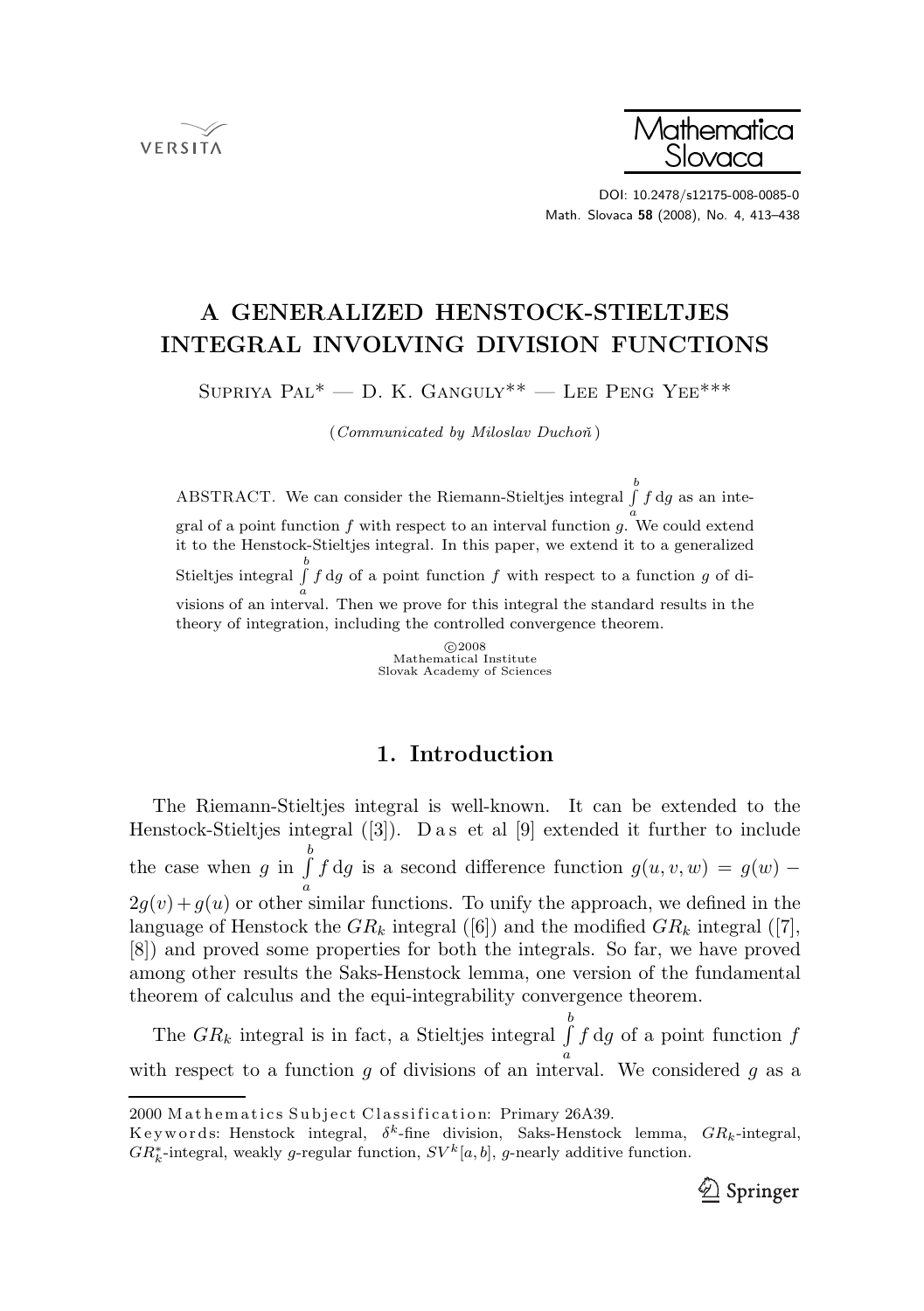division function so that the Saks-Henstock lemma holds. We modified the  $GR_k$ integral in [7] so that further properties of the integral can be proved. As we proceed to develop the full theory, we realize that we need a second function  $\delta$  for the tagging of the subintervals in addition to the first  $\delta$  function for the division of each subinterval. Hence we define in this paper a generalized Henstock-Stieltjes integral or in symbol  $GS_k$  integral which is an extension of the  $GR_k$  integral and its modified version; the controlled convergence theorem is proved for the  $GS_k$  integral. For similar integrals existing in the literature, see also D a s and  $K$  u n d u [10], [11].

# 2. Preliminaries

**DEFINITION 2.1.** Given  $\delta$ :  $[a, b] \rightarrow \mathbb{R}_+$ , we call a division D given by  $a =$  $a_1 < a_2 < \cdots < a_{p+1} = b$  and  $\{x_1, x_2, \ldots, x_p\}$  satisfying  $x_i \in [a_i, a_{i+1}] \subset$  $(x_i - \delta(x_i), x_i + \delta(x_i))$  for  $i = 1, 2, \ldots, p$  a  $\delta$ -fine division of [a, b].

We write  $b_i = a_{i+1}, i = 1, 2, ..., p$ , and denote a  $\delta$ -fine division by  $D =$  $[a_i, b_i]; x_i] \}_{i=1}^p$ .

A  $\delta$ -fine division  $D = \{ [a_i, b_i]; x_i \}_{i=1}^p$  is called a *strictly*  $\delta$ *-fine* division of  $[a, b]$ if either  $x_i = a_i$  or  $x_i = b_i$ .

We can make a  $\delta$ -fine division  $D = \{[a_i, b_i]; x_i\}_{i=1}^p$  of  $[a, b]$  a strictly  $\delta$ -fine division of  $[a, b]$  by splitting  $[a_i, b_i]$  at  $x_i$  as  $([a_i, b_i]; x_i) = ([a_i, x_i]; x_i) \cup ([x_i, b_i]; x_i)$ when  $a_i < x_i < b_i$ .

So, given  $\delta$ :  $[a, b] \to \mathbb{R}_+$ , there always exists a strictly  $\delta$ -fine division of  $[a, b]$ .

**DEFINITION 2.2.** Let k be a fixed positive integer and  $\delta$  be a positive function defined on [a, b]. We shall call a division D of [a, b] given by  $a = x_0 < x_1$  $\cdots < x_n = b$  with associated points  $\{\xi_0, \xi_1, \ldots, \xi_{n-k}\}$  satisfying

 $\xi_i \in [x_i, x_{i+k}] \subset (\xi_i - \delta(\xi_i), \xi_i + \delta(\xi_i))$  for  $i = 0, 1, ..., n-k$ 

a  $\delta^k$ -fine division of  $[a, b]$ .

For a given positive function  $\delta$ , we denote a  $\delta^k$ -fine division D by  $\{(x_i, x_{i+k}), \xi_i\}_{i=0,1,\dots,n-k}$ . Using the compactness of  $[a, b]$  it is easy to verify that such a  $\delta^k$ -fine division exists. When  $k = 1$ , it coincides with the usual definition of  $\delta$ -fine division.

Let g be a real-valued function defined on closed interval  $[a, b]^{k+1}$  in the  $(k + 1)$ -dimensional space, and f be a real-valued function defined on [a, b]. Given a  $\delta$ -fine division  $D = \{([x_i, x_{i+k}], \xi_i)\}_{i=0,1,\ldots,n-k}$  we call  $\sum_{k=0}^{n-k}$  $\sum_{i=0} f(\xi_i) g(x_i,\ldots)$  $\dots, x_{i+k}$ , the *Riemann sum of f with respect to g* and denote it by  $s(f, g; D)$ .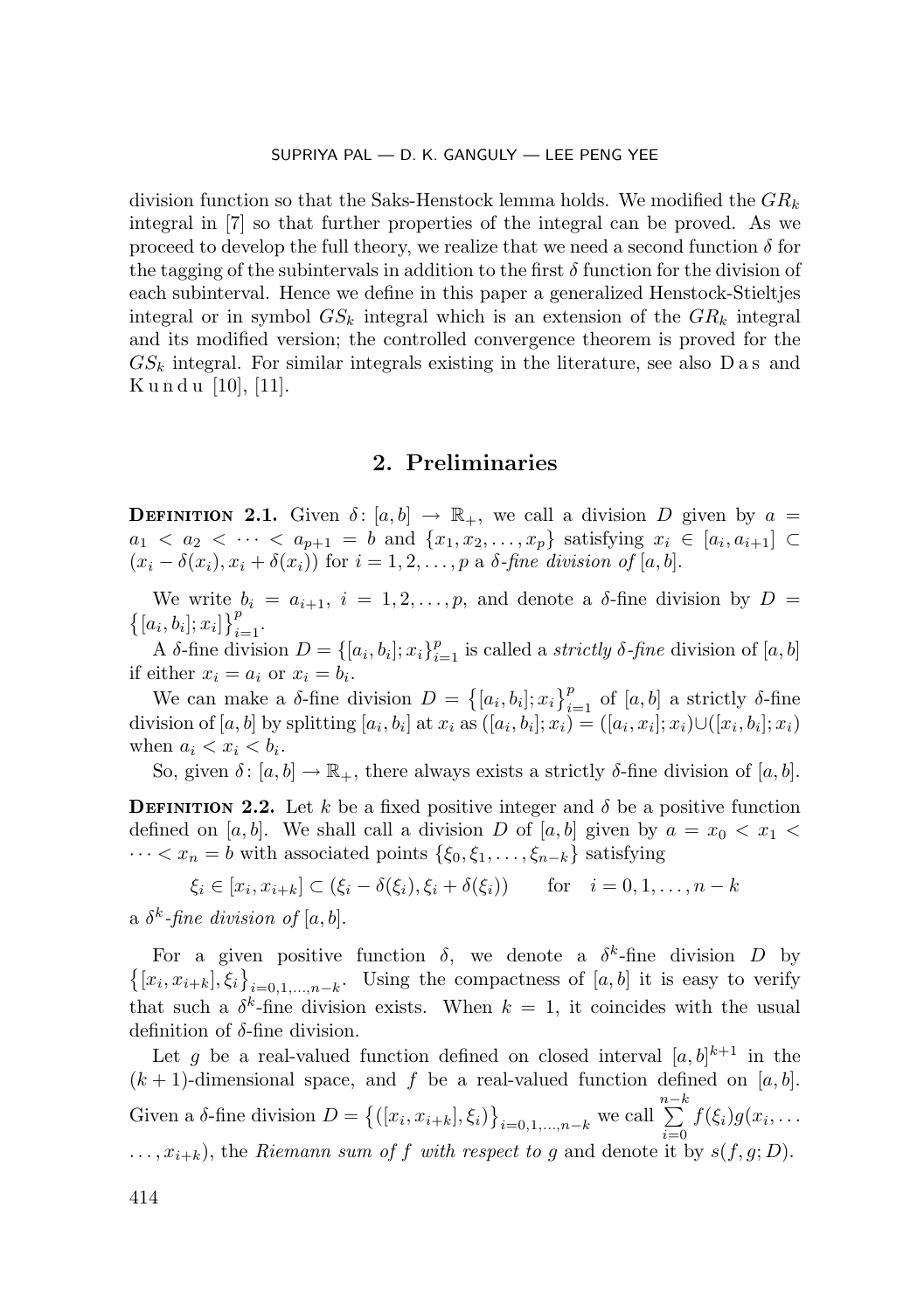Next, let  $[a_i, b_i], i = 1, 2, ..., p$ , be pairwise non-overlapping, and  $\bigcup^{p}$  $\frac{i=1}{i}$  $[a_i, b_i] \subset$ [a, b]. Then  $\{D_i\}_{i=1,2,...,p}$  is said to be a  $\delta^k$ -fine partial division of [a, b] if each  $D_i$  is a  $\delta^k$ -fine division of  $[a_i, b_i]$ . Its corresponding partial Riemann sum is given by  $\sum_{i=1}^{p}$  $\sum_{i=1}^s s(f,g;D_i).$ 

Let g be a real-valued function defined on a closed interval  $[a, b]^{k+1}$  in the  $(k+1)$ -dimensional space.

Now corresponding to the division  $x_i < x_{i+1} < \cdots < x_{i+k}$  of  $[x_i, x_{i+k}]$  we can associate a real-valued function  $g(x_i, x_{i+1},..., x_{i+k})$ . In this sense we regard g as a division function.

Let  $x \in [x_i, x_{i+k}]$  where  $x_i < x_{i+1} < \cdots < x_{i+k}$ . The jump of g at x, denoted by  $J(q; x)$ , is defined by

$$
J(g; x) = \lim_{\substack{x_i \to x \\ x_{i+k} \to x}} g(x_i, \dots, x_{i+k}),
$$

if the limit exists and is finite.

In what follows we assume that  $J(g; x)$  exists for all  $x \in [a, b]$ .

**DEFINITION 2.3.** Let  $f: [a, b] \to \mathbb{R}$ ,  $g: [a, b]^{k+1} \to \mathbb{R}$ . We say that  $f$  is  $GS_k$ integrable with respect to g on [a, b] to I if for any  $\epsilon > 0$ , there is  $\delta_1 : [a, b] \to \mathbb{R}_+$ such that for every strictly  $\delta_1$ -fine division  $D = \{[a_i, b_i]; x_i\}_{i=1}^p$  of  $[a, b]$  there exists  $\delta_2$ :  $[a, b] \to \mathbb{R}_+$ , depending on D such that for any  $\delta_2^k$ -fine division  $D_i$  of  $[a_i, b_i], i = 1, \ldots, p$ , we have

$$
\bigg|\sum_{i=1}^p s(f,g; D_i) + \sum_{i=1}^{p-1} (k-1)f(b_i)J(g; b_i) - I\bigg| < \epsilon.
$$

If f is  $GS_k$  integrable with respect to g on [a, b], we write  $(f,g) \in GS_k[a,b]$ and denote the integral by  $\int_a^b$ a  $f \, dg$ .

**Notation.** Henceforth for convenience we shall write  $\{x_i, [a_i, b_i], D_i\}_{i=1}^p$  is a  $(\delta_1, \delta_2^k)$ -fine division of  $[a, b]$  to mean that  $\{[a_i, b_i]; x_i\}_{i=1}^p$  is a strictly  $\delta_1$ -fine division of [a, b] and depending on which there exists  $\delta_2$ : [a, b]  $\rightarrow \mathbb{R}_+$  such that  $D_i$  is a  $\delta_2^k$ -fine division of  $[a_i, b_i], i = 1, 2, \ldots, p$ .

We shall also say that  $D = \{x_i, [a_i, b_i], D_i\}_{i=1}^p$  is a  $(\delta_1, \delta_2^k)$ -fine partial division of [a, b] if  $\{[a_i, b_i]; x_i\}_{i=1}^p$  is a strictly  $\delta_1$ -fine partial division of [a, b] i.e.  $\begin{bmatrix} p \\ \end{bmatrix}$  $\bigcup_{i=1}^{r} [a_i, b_i] \subset [a, b]$  and depending on which there exists  $\delta_2 : [a, b] \to \mathbb{R}_+$  such that  $D_i$  is a  $\delta_2^k$ -fine division of  $[a_i, b_i]$ .

**THEOREM 2.4.** The  $GS_k$  integral is uniquely defined.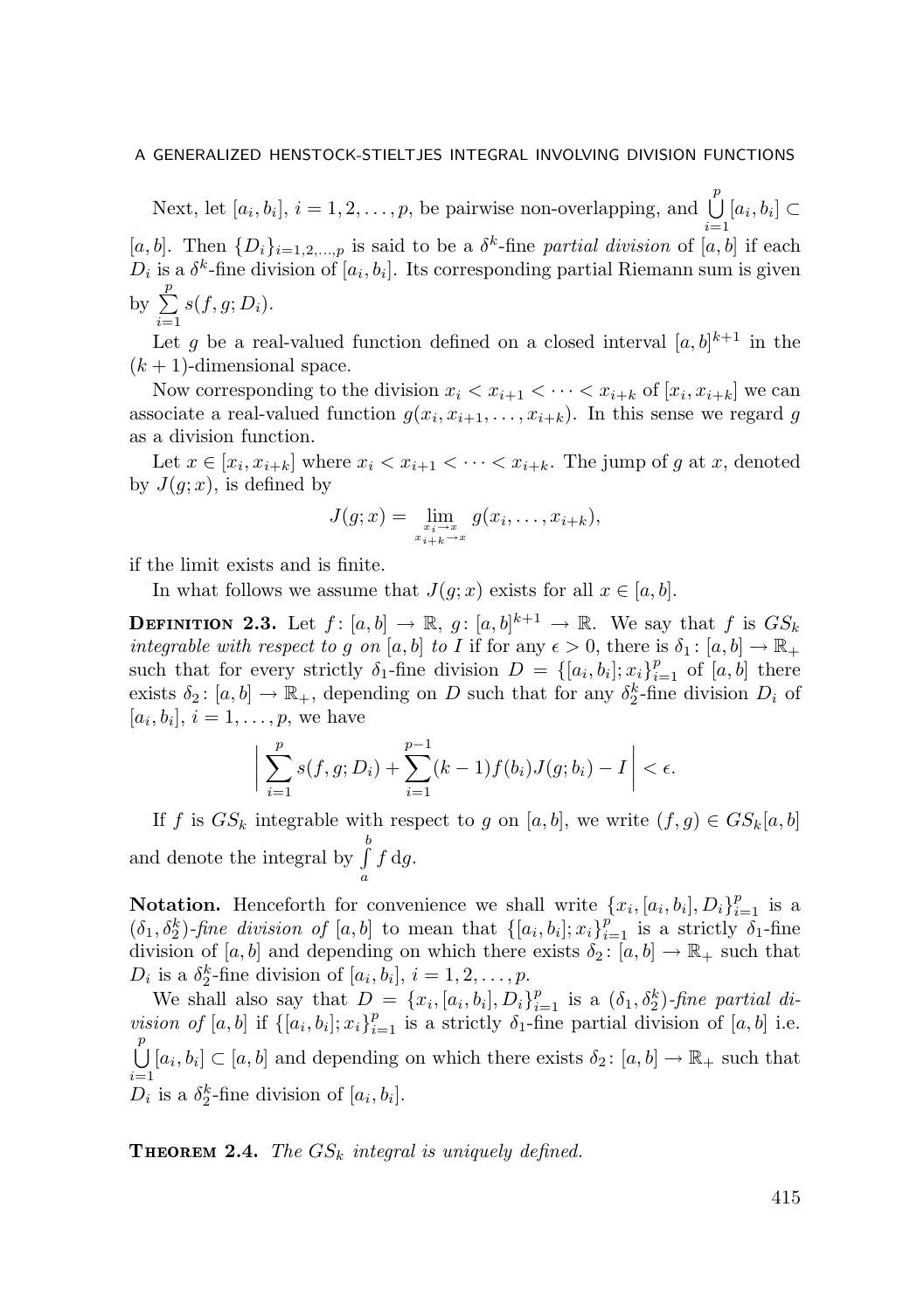P r o o f. Let us assume that for  $\epsilon > 0$ , there exist positive functions  $\delta_1(x)$ ,  $\delta_2(x)$ defined on  $[a, b]$  such that for every  $(\delta_1, \delta_2^k)$ -fine  $D = \{x_i, [a_i, b_i], D_i\}_{i=1}^p$  of  $[a, b]$ we have

$$
\left| \sum_{i=1}^{p} s(f, g; D_i) + \sum_{i=1}^{p-1} (k-1) f(b_i) J(g; b_i) - I_1 \right| < \epsilon
$$

and also that there exist  $\delta_3(x)$ ,  $\delta_4(x)$ :  $[a, b] \to \mathbb{R}_+$  such that for every  $(\delta_3, \delta_4^k)$ -fine  $P = \{y_j, [c_j, d_j]; P_j\}_{j=1}^q$  of  $[a, b]$  we have

$$
\sum_{j=1}^{q} s(f,g; P_j) + \sum_{j=1}^{q-1} (k-1) f(d_j) J(g; d_j) - I_2 \Big| < \epsilon.
$$

Let  $\delta_5(x) = \min{\{\delta_1(x), \delta_3(x)\}}$ .

 $\begin{array}{c} \end{array}$  $\overline{\phantom{a}}$  $\overline{\phantom{a}}$  $\overline{\phantom{a}}$ 

We fix a strictly  $\delta_5$ -fine division  $\{[a_l, b_l]; x_l\}_{l=1}^r$  for which there exist  $\delta(x)$  and  $\delta'(x)$  such that for any  $\delta^k$ -fine  $D_l$  and  $\delta'^k$ -fine  $P_l$  of  $[a_l, b_l]$  we have

$$
\left| \sum_{l=1}^{r} s(f,g; D_l) + \sum_{l=1}^{r-1} (k-1) f(b_i) J(g; b_i) - I_1 \right| < \epsilon \tag{i}
$$

$$
\left| \sum_{l=1}^{r} s(f, g; P_l) + \sum_{l=1}^{r-1} (k-1) f(b_l) J(g; b_l) - I_2 \right| < \epsilon.
$$
 (ii)

We take  $\delta_6(x) = \min{\{\delta(x), \delta'(x)\}}$  and fix a  $\delta_6^k$ -fine division of  $[a_l, b_l]$  for which both (i) and (ii) hold. Hence  $|I_1 - I_2| < 2\epsilon$ . Therefore,  $I_1 = I_2$ .

In Section 6, we shall give examples of the  $GS_k$  integral.

# 3. Simple properties

The following theorem follows directly from the definition of the  $GS_k$  integral. **THEOREM 3.1.** Let  $(f_i, g) \in GS_k[a, b]$  and  $(f, g_i) \in GS_k[a, b]$  for  $i = 1, 2, \ldots, n$ . Then for real numbers  $\lambda_1, \lambda_2, \ldots, \lambda_n$  we have

(i) 
$$
\left(\sum_{i=1}^{n} \lambda_i f_i, g\right) \in GS_k[a, b]
$$
 and  $\int_a^b \sum_{i=1}^n (\lambda_i f_i) dg = \sum_{i=1}^n \lambda_i \left(\int_a^b f_i dg\right)$ .  
\n(ii)  $\left(f, \sum_{i=1}^n \lambda_i g_i\right) \in GS_k[a, b]$  and  $\int_a^b f d\left(\sum_{i=1}^n \lambda_i g_i\right) = \sum_{i=1}^n \lambda_i \int_a^b f dg_i$ .  
\n(iii) If  $f_1(x) \le f_2(x)$  for all  $x \in [a, b]$  and  $g: [a, b]^{k+1} \to [0, \infty)$ , then  $\int_a^b f_1 dg \le \int_a^b f_2 dg$ .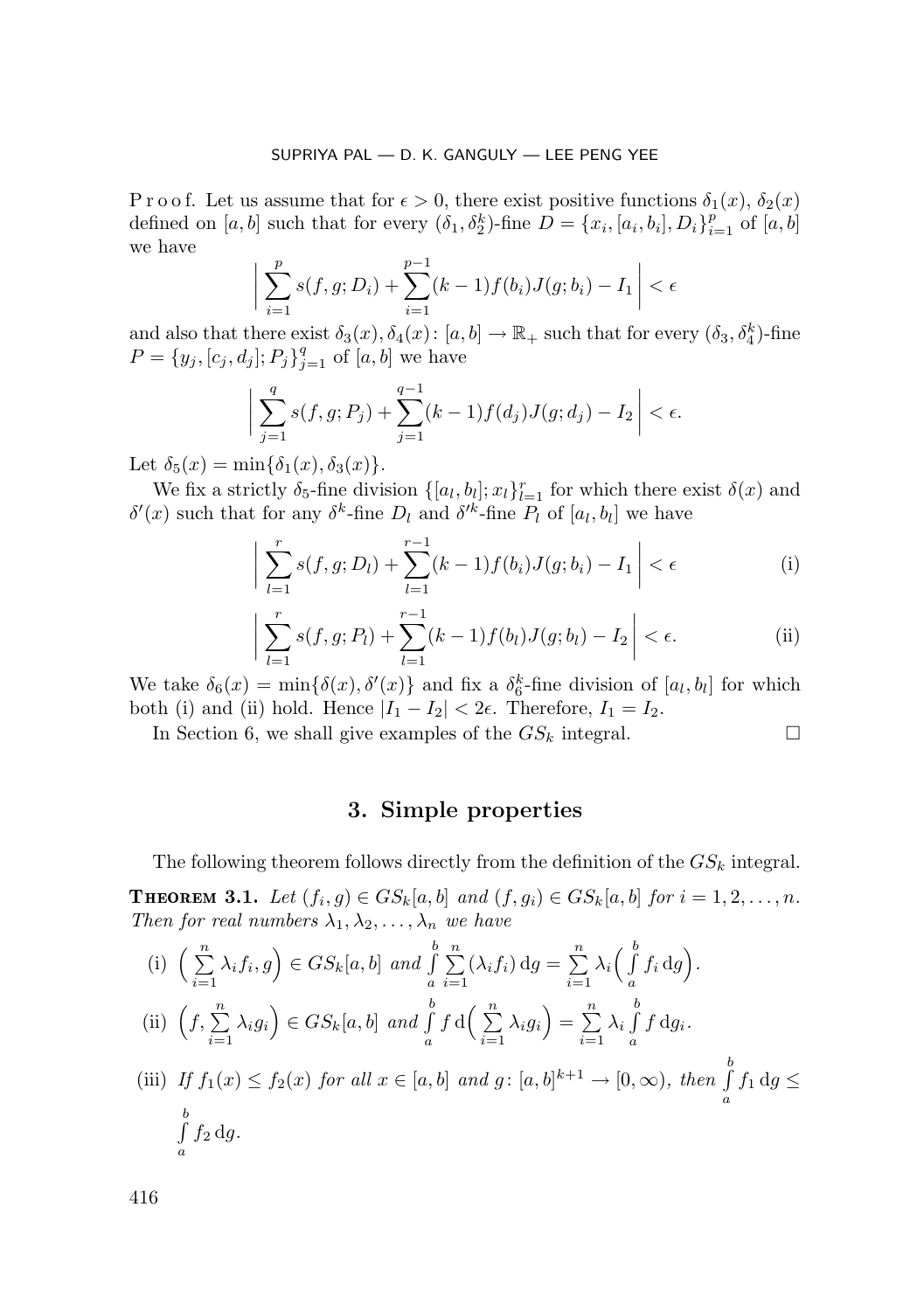**THEOREM 3.2.** Let  $a < c < b$ . If  $(f, g) \in G S_k[a, c]$  and  $(f, g) \in G S_k[c, b]$  then  $(f,g) \in GS_k[a,b]$  and

$$
\int_{a}^{b} f \, dg = \int_{a}^{c} f \, dg + \int_{c}^{b} f \, dg + (k-1)f(c)J(g;c).
$$

P r o o f. Since  $(f,g) \in GS_k[a,c] \cap GS_k[c,b]$ , for  $\epsilon > 0$ , there exist  $\delta_1(x), \delta_2(x) > 0$ defined on [a, c] and  $\delta_3(x)$ ,  $\delta_4(x) > 0$  defined on [c, b] respectively such that

$$
\bigg| \sum_{i=1}^{p} s(f,g; D_i) + \sum_{i=1}^{p-1} (k-1) f(b_i) J(g; b_i) - \int_{a}^{c} f \, dg \bigg| < \epsilon
$$

and

 $\overline{\phantom{a}}$  $\overline{\phantom{a}}$ I  $\overline{\phantom{a}}$ 

$$
\sum_{j=1}^{q} s(f, g; P_j) + \sum_{j=1}^{q-1} (k-1) f(d_j) J(g; d_j) - \int_{c}^{b} f \, dg \bigg| < \epsilon
$$

for every  $(\delta_1, \delta_2^k)$ -fine division  $\{x_i, [a_i, b_i], D_i\}_{i=1}^p$  of  $[a, c]$  and  $(\delta_3, \delta_4^k)$ -fine division  ${y_j, [c_j, d_j], P_j}_{j=1}^q$  of  $[c, b]$  respectively.

We define  $\delta_5(x) = \min{\delta_1(x), c - x}$  when  $x \in [a, c)$ ;  $\min{\delta_3(x), x - c}$  when  $x \in (c, b]$ , and  $\min{\{\delta_1(c), \delta_3(c)\}}$  when  $x = c$ .

We note that with the above definition of  $\delta_5$ , c is always a division point of any strictly  $\delta_5$ -fine division of [a, b].

Let  $a = u_1 < v_1 = u_2 < v_2 = u_3 < \cdots < v_s = c = u_{s+1} < v_{s+1} < \cdots < v_r = b$ be a strictly  $\delta_5$ -fine division of  $[a, b]$  with  $z_l$  being a tag point of  $[u_l, v_l]$ . Then  $\{[u_l, v_l]; z_l\}_{l=1}^s$  and  $\{[u_l, v_l]; z_l\}_{l=s+1}^r$  are a strictly  $\delta_1$ -fine division of  $[a, c]$  and a strictly  $\delta_3$ -fine division of  $[c, b]$  respectively. So, there exist  $\delta'_6$  defined on [a, c] and  $\delta_6''$  defined on [c, b] such that for every  $\delta_6'^k$ -fine division  $D'_l$  of [u<sub>l</sub>, v<sub>l</sub>],  $l = 1, 2, \ldots, s$ , and for every  $\delta_6^{\prime\prime k}$ -fine division  $D_l^{\prime\prime}$  of  $[u_l, v_l]$ ,  $l = s + 1, s + 2, \ldots, r$ , we have

$$
\bigg| \sum_{l=1}^{s} s(f, g; D'_l) + \sum_{l=1}^{s-1} (k-1) f(v_l) J(g; v_l) - \int_{a}^{c} f \, dg \bigg| < \epsilon
$$

and

$$
\bigg| \sum_{l=s+1}^{r} s(f,g; D''_l) + \sum_{l=s+1}^{r-1} (k-1) f(v_l) J(g; v_l) - \int_{c}^{b} f \, dg \bigg| < \epsilon
$$

respectively.

We define  $\delta_6(x) = \delta'_6(x)$  when  $x \in [a, c)$ ,  $\min{\delta'_6(c), \delta''_6(c)}$  when  $x = c$  and  $\delta''_6(x)$  when  $x \in (c, b]$ .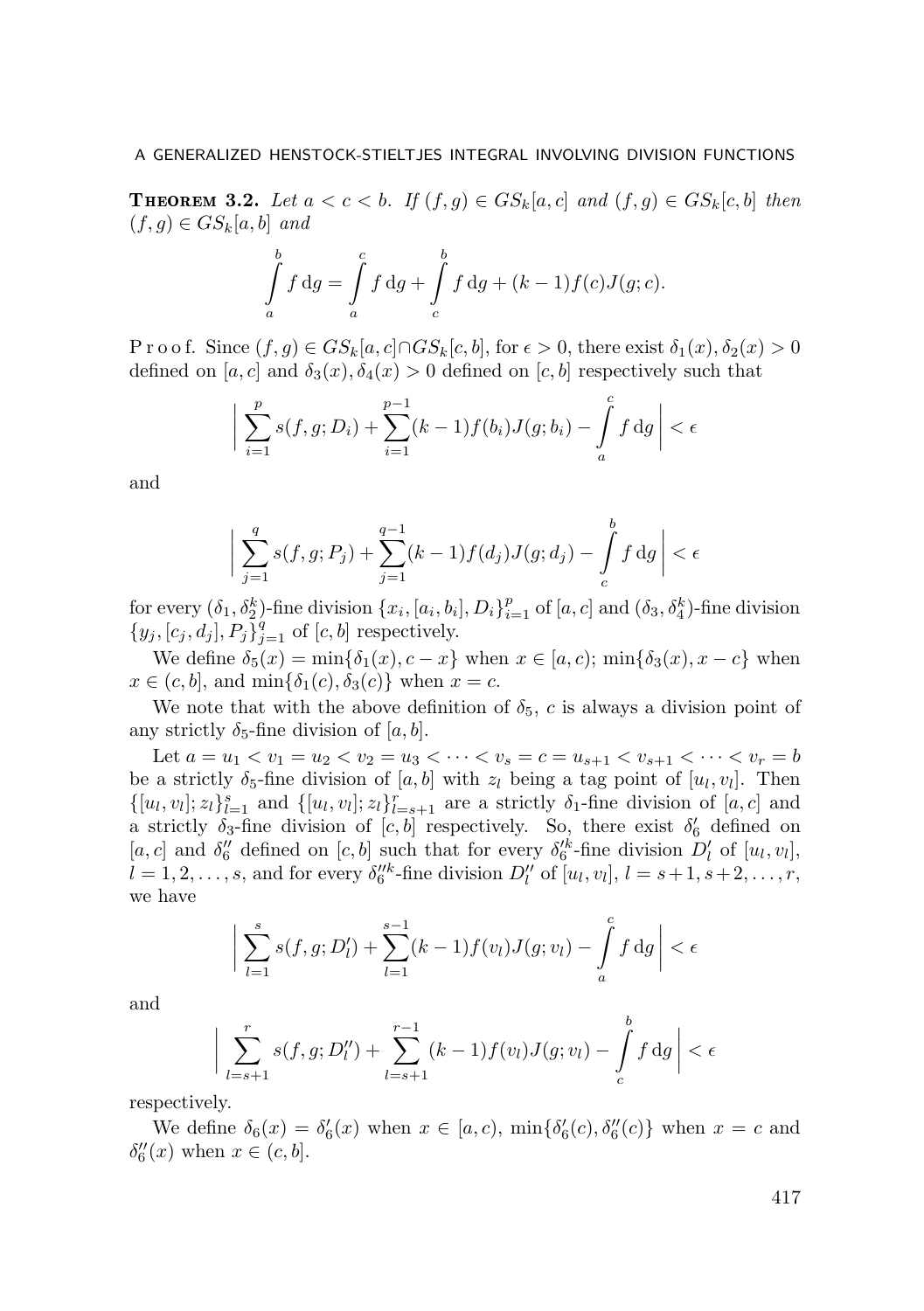Let us take any  $\delta_6^k$ -fine division  $D_l$  of  $[u_l, v_l]$ ,  $l = 1, 2, ..., r$ . Then,

$$
\left| \sum_{l=1}^{r} s(f, g; D_l) + \sum_{l=1}^{r-1} (k-1) f(v_l) J(g; v_l) - \left\{ \int_a^c f \, dg + \int_c^b f \, dg + (k-1) f(c) J(g; c) \right\} \right|
$$
  

$$
\leq \left| \sum_{l=1}^{s} s(f, g; D_l) + \sum_{l=1}^{s-1} (k-1) f(v_l) J(g; v_l) - \int_a^c f \, dg \right|
$$
  

$$
+ \left| \sum_{l=s+1}^{r} s(f, g; D_l) + \sum_{l=s+1}^{r-1} (k-1) f(v_l) J(g; v_l) - \int_c^b f \, dg \right| < 2\epsilon.
$$

So,  $(f,g) \in GS_k[a,b]$  and the equality holds.

**Remark 3.3.** We here note that if we define  $F(u, v) = \int_{v}^{v}$ u f dg for  $[u, v] \subset [a, b]$ then in general F is not an additive function on the closed subintervals of  $[a, b]$ for  $k > 1$ . But for  $k = 1$  it is additive because the extra term vanishes.

**DEFINITION 3.4.** Let the domain of F be  $\{[u, v] \subset [a, b] : u \le v\}$ . We call F to be nearly additive if for  $a < c < b$ ,  $F(a, b) = F(a, c) + F(c, c) + F(c, b)$ .

Further, F is called g-nearly additive with respect to f if  $F(x, x) = (k - 1) \cdot$  $\cdot f(x)J(q;x)$  for all  $x \in (a, b)$ . So, the integral function F of the GR<sub>k</sub>-integral is q-nearly additive with respect to f in  $[a, b]$ .

The following two theorems can be easily verified and so the proofs are omitted.

THEOREM 3.5 (Cauchy Condition).  $(f,g) \in GS_k[a,b]$  if and only if for every  $\epsilon > 0$  there exist positive functions  $\delta_1, \delta_2$ :  $[a, b] \rightarrow \mathbb{R}_+$  such that for any  $(\delta_1, \delta_2^k)$ -fine division  $\{x_i, [a_i, b_i], D_i\}_{i=1}^p$  and  $\{y_j, [c_j, d_j], P_j\}_{j=1}^q$  of  $[a, b]$ , we have

$$
\left| \left( \sum_{i=1}^{p} s(f,g; D_i) + \sum_{i=1}^{p-1} (k-1) f(b_i) J(g; b_i) \right) - \left( \sum_{j=1}^{q} s(f,g; P_j) + \sum_{j=1}^{q-1} (k-1) f(d_j) J(g; d_j) \right) \right| < \epsilon.
$$

THEOREM 3.6. If  $(f,g) \in GS_k[a,b]$  and  $a \leq c < d \leq b$ , then  $(f,g) \in GS_k[c,d]$ .

We now prove the Saks-Henstock Lemma analogue for the  $GS_k$  integral.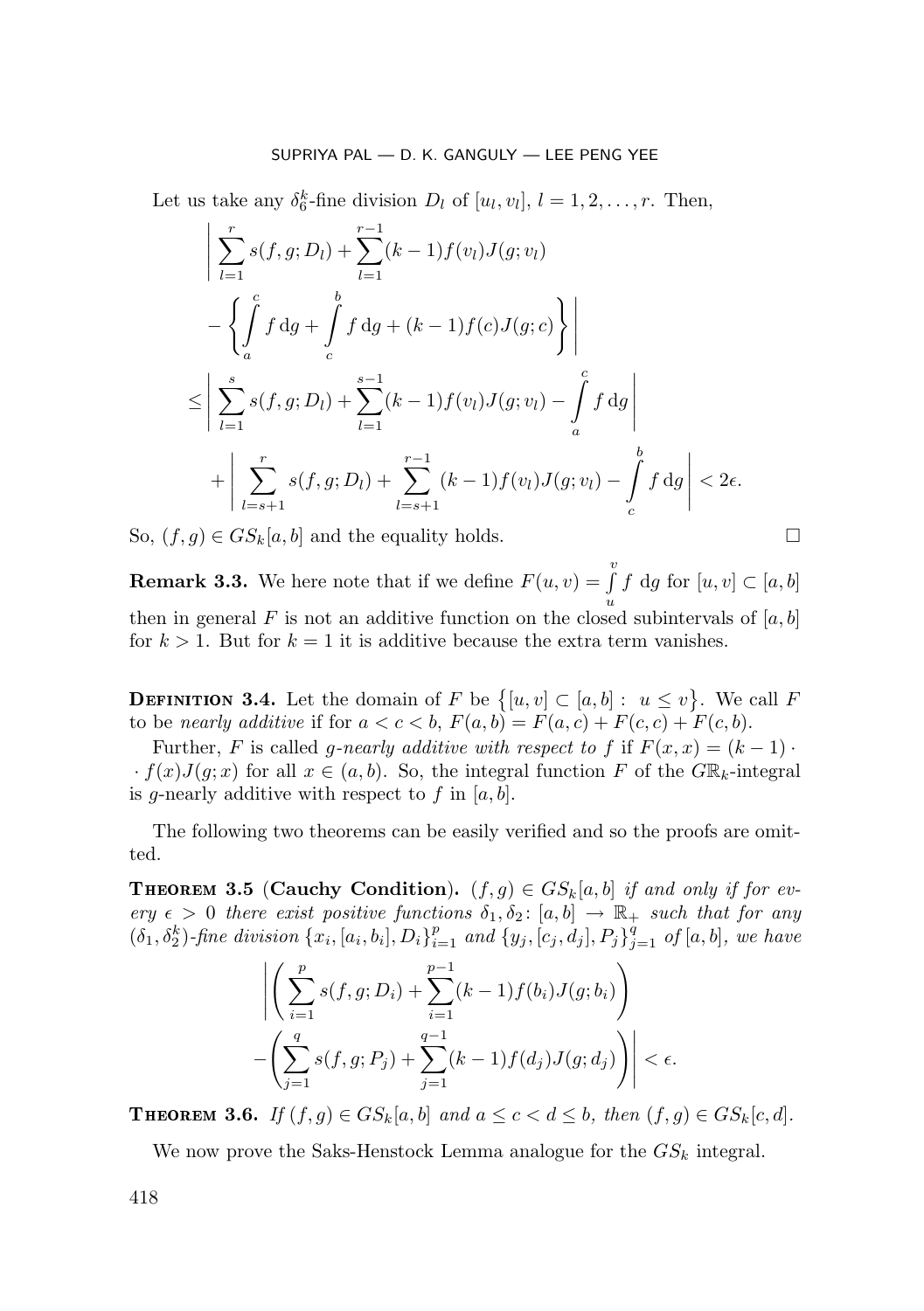Theorem 3.7 (Saks-Henstock Lemma). Let  $f\!:\![a,b]\!\!\rightarrow\!\mathbb{R}$  and  $g\!:\![a,b]^{k+1}\!\rightarrow\!\mathbb{R}$ be such that  $J(g; x)$  exists for all  $x \in [a, b]$ . Then  $(f, g) \in GS_k[a, b]$  if and only if there exists a function  $F$ , g-nearly additive with respect to f, satisfying the condition that for all  $\epsilon > 0$  there exist  $\delta_1, \delta_2 : [a, b] \to \mathbb{R}_+$  such that for any  $(\delta_1, \delta_2^k)$ -fine partial division  $D = \{x_i, [a_i, b_i], D_i\}_{i=1}^p$  of  $[a, b]$  we have

$$
\left| \sum_{i=1}^p \{s(f,g;D_i) - F(a_i,b_i)\} \right| < \epsilon.
$$

P r o o f. Let  $(f, g) \in GS_k[a, b]$ . So for  $\epsilon > 0$  there exist  $\delta_1, \delta'_2$ :  $[a, b] \to \mathbb{R}_+$  such that for any  $(\delta_1, \delta_2^{\prime k})$ -fine division  $\{x_i, [u_r, v_r]; Q_r\}_{r=1}^t$  of  $[a, b]$  we have

$$
\left| \sum_{r=1}^{t} s(f, g; Q_r) + \sum_{r=1}^{t-1} (k-1) f(v_r) J(g; v_r) - F(a, b) \right| < \epsilon,
$$
 (i)

where  $F(u, v) = \int_{0}^{v}$ u f dg. We define  $F(u, v) = (k - 1)f(u)J(g; u)$  when  $u = v$ . Let  $\{[a_i, b_i]; x_i\}_{i=1}^p$  be a strictly  $\delta_1$ -fine partial division of  $[a, b]$ , and  $\bigcup^q$  $j=1$  $[c_j ,d_j]$ be the closure of the complement of  $\bigcup^{p}$  $\bigcup_{i=1} [a_i, b_i]$  in  $[a, b]$ . By Theorem 3.6,  $(f, g) \in$  $GS_k[c_j, d_j], j = 1, 2, \ldots, q$ , and so we can find  $\delta_{1j}(x), \delta_{2j}(x) > 0, j = 1, 2, \ldots, q$ , defined on  $[c_j, d_j]$  such that for all  $(\delta_{1j}, \delta_{2j}^k)$ -fine  $\{y_{js}, [c_{js}, d_{js}], D_{js}\}_{s=1}^{m_j}$  of  $[c_j, d_j],$  $j = 1, 2, \ldots, q$ , we have

$$
\bigg|\sum_{s=1}^{m_j} s(f,g; D_{js}) + \sum_{s=1}^{m_j-1} f(d_{js}) J(g; d_{js}) - F(c_{js}, d_{js})\bigg| < \frac{\epsilon}{q},
$$

where we may assume that  $\delta_{1j}(x) \leq \delta_1(x)$  for  $x \in [c_j, d_j], j = 1, 2, \ldots, q$ .

So,  $\{[a_i, b_i]; x_i\}_{i=1}^p$  and  $\{[c_{js}, d_{js}]; y_{js}\}_{s=1}^{m_j}$ ,  $j = 1, 2, ..., q$ , together form a strictly  $\delta_1$ -fine division of [a, b].

Let  $\Lambda$  be the set of common end points of  $[a_i, b_i]$  and  $[c_j, d_j]$ . Hence in view of (i) above there exists  $\delta_2: [a, b] \to \mathbb{R}_+$  (we may assume that  $\delta_2(x) \leq \delta_{2j}(x)$ for  $x \in [c_j, d_j]$ ,  $j = 1, 2, ..., q$  such that for any  $\delta_2^k$ -fine division  $D_i$  of  $[a_i, b_i]$ ,  $i = 1, 2, \ldots, p$ , and  $D_{js}, s = 1, 2, \ldots, m_j, j = 1, 2, \ldots, q$ , of  $[c_{js}, d_{js}]$  we have

$$
\Big| \sum_{j=1}^{q} \sum_{s=1}^{m_j} s(f, g; D_{js}) + \sum_{i=1}^{p} s(f, g; D_i) + \sum_{j=1}^{q} \sum_{s=1}^{m_j - 1} (k - 1) f(d_{js}) J(g; d_{js}) + \sum_{x \in \Lambda} (k - 1) f(x) J(g; x) - F(a, b) \Big| < \epsilon.
$$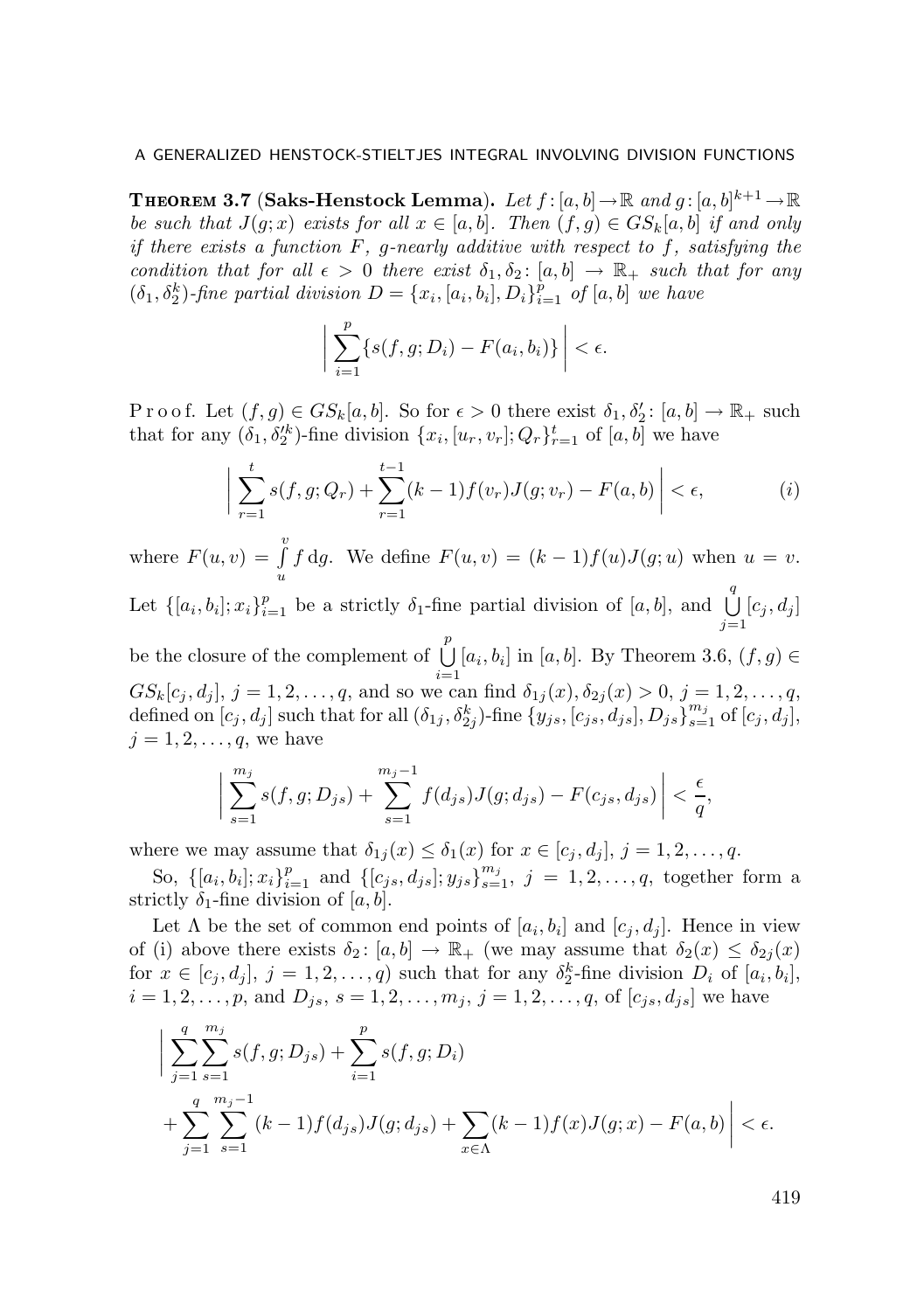By Theorem 3.2,  $F(a, b) = \sum_{n=1}^{p} b_n$  $\sum_{i=1}^{5} F(a_i, b_i) + (k-1) \sum_{x \in \Lambda}$  $f(x)J(g;x) + \sum_{n=1}^{q}$  $\sum_{j=1} F(c_j, d_j).$ So, we have,

$$
\left| \sum_{i=1}^{p} \{s(f,g; D_i) - F(a_i, b_i)\} \right|
$$
  
\n
$$
\leq \left| \sum_{j=1}^{q} \sum_{s=1}^{m_j} s(f,g; D_{js}) + \sum_{i=1}^{p} s(f,g; D_i) + (k-1) \sum_{j=1}^{q} \sum_{s=1}^{m_j-1} f(d_{js}) J(g; d_{js}) + (k-1) \sum_{x \in \Lambda} f(x) J(g; x) - F(a, b) \right|
$$
  
\n
$$
+ \left| (k-1) \sum_{j=1}^{q} \sum_{s=1}^{m_j-1} f(d_{js}) J(g; d_{js}) + \sum_{j=1}^{q} \sum_{s=1}^{m_j} s(f, g; D_{js}) - \sum_{j=1}^{q} F(c_j, d_j) \right| < 2\epsilon.
$$

Conversely, let the condition hold.

We take a  $(\delta_1, \delta_2^k)$ -fine division  $\{x_i, [a_i, b_i], D_i\}_{i=1}^p$  of  $[a, b]$ . Then

$$
\left|\sum_{i=1}^p \{s(f,g;D_i) - F(a_i,b_i)\}\right| < \epsilon.
$$

Since F is g-nearly additive, then  $F(a, b) = \sum_{n=1}^{p}$  $\sum_{i=1} F(a_i, b_i) +$  $\sum_{i=1}^{p-1}$  $\sum_{i=1} (k-1) f(b_i) J(g; b_i).$ So,

$$
\bigg| \sum_{i=1}^{p} s(f, g; D_i) + \sum_{i=1}^{p-1} (k-1) f(b_i) J(g; b_i) - F(a, b) \bigg| < \epsilon.
$$
  
Hence  $(f, g) \in G S_k[a, b].$ 

# 4. Some Results

**DEFINITION 4.1.** Let  $g: [a, b]^{k+1} \rightarrow \mathbb{R}$ . For  $X \subset [a, b]$  we define the *slope* variation

$$
SV_g^k(X) = \inf_{\delta_1} \sup_D \inf_{\delta_2} \sup_{D_i} \sum_{i=1}^p |s(1, g; D_i)|,
$$

where the first supremum is taken over all  $\delta_2^k$ -fine divisions  $D_i$  of  $[a_i, b_i]$  and then infimum over all  $\delta_2$  keeping a strictly  $\delta_1$ -fine partial division  $D = \{ [a_i, b_i]; x_i \}_{i=1}^p,$  $x_i \in X$  of [a, b] fixed at present and then supremum over all D and then infimum over all  $\delta_1$ .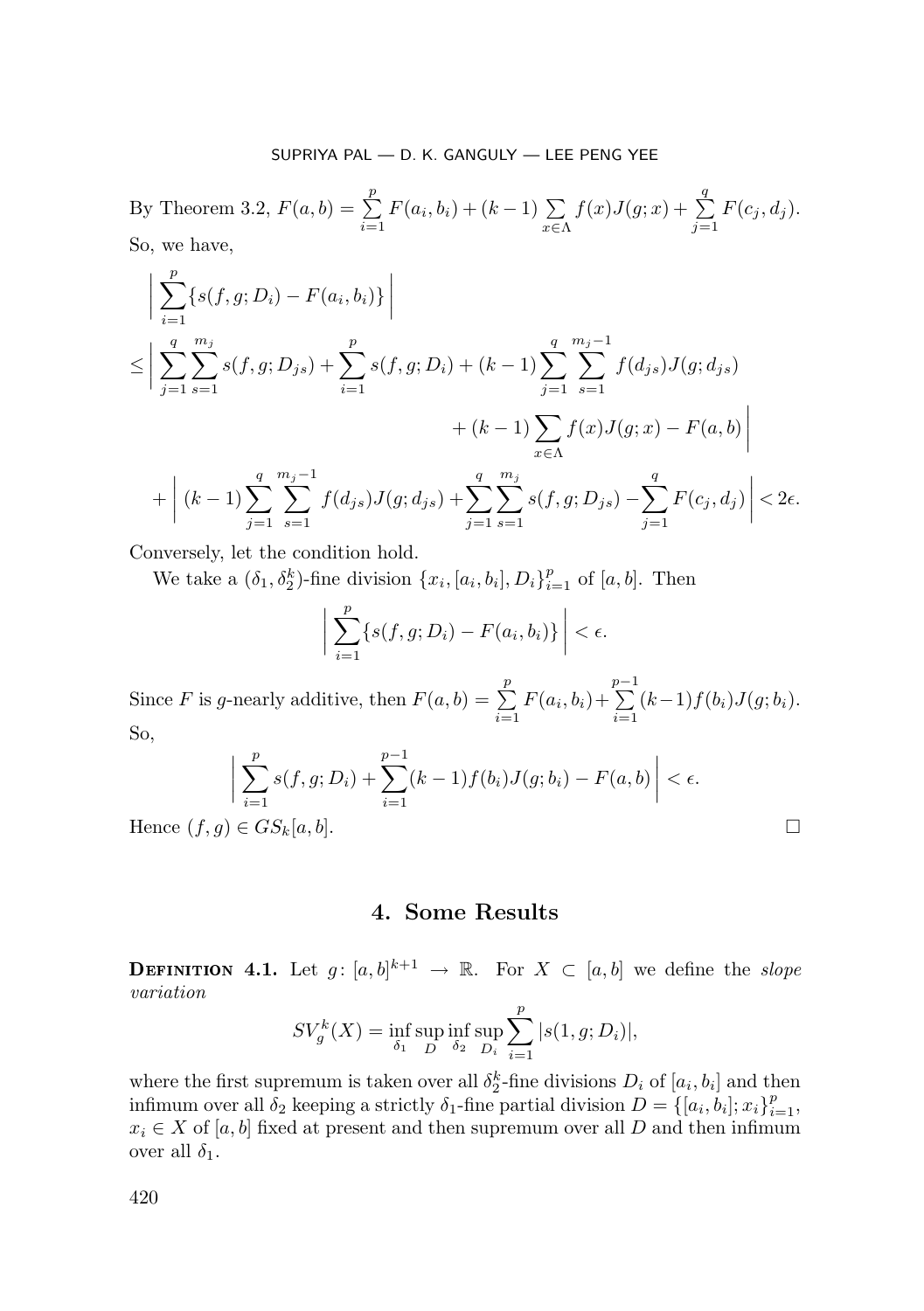If  $SV_g^k(X) < \infty$ , we say that  $g \in SV^k(X)$  (of bounded slope variation).

It follows from the above definition that if  $g \in SV^k(X)$  then there exist  $\delta_1, \delta_2$ :  $[a, b] \rightarrow \mathbb{R}_+$  such that for any  $(\delta_1, \delta_2^k)$ -fine partial division  ${x_i, [a_i, b_i], D_i}_{i=1}^p$ , with  $x_i \in X$  of  $[a, b]$  we have  $\sum_{i=1}^p$  $\sum_{i=1}^{\infty} |s(1, g; D_i)| \leq SV_g^k(X).$ 

We now give an example of a function g which belongs to  $SV^2[a, b]$ .

*Example 4.2.* Let G be of bounded slope variation on  $[a, b]$  and  $g : [a, b]^3 \to \mathbb{R}$ be defined as  $g(u, v, w) = \frac{G(w) - G(v)}{w - v} - \frac{G(v) - G(u)}{v - u}$  when  $u < v < w$  and  $v = 0$ otherwise. Then  $g \in SV^2[a, b]$ .

P r o o f. Since G is of bounded slope variation on [a, b] there exists [4, p. 147],  $M > 0$  such that

$$
\sum_{i=0}^{n-2} \left| \frac{G(x_{i+2}) - G(x_{i+1})}{x_{i+2} - x_{i+1}} - \frac{G(x_{i+1}) - G(x_i)}{x_{i+1} - x_i} \right| + \left| \frac{G(x_n) - G(x_{n-1})}{x_n - x_{n-1}} \right| < M,
$$

for any division  $a = x_0 < x_1 < x_2 < \cdots < x_n = b$  of  $[a, b]$ .

Let  $\delta_1, \delta_2 \colon [a, b] \to \mathbb{R}_+$  be any two functions,  $D = \{[a_i, b_i]; x_i\}_{i=1}^p$  be any  $\delta_1$ -fine partial division of  $[a, b]$  and  $D_i = \{[z_r, z_{r+k}]; \xi_r\}_{r=1}^l$  be any  $\delta_2^k$ -fine division of  $[a_i, b_i], i = 1, 2, ..., p.$  Then,  $|s(1, g; D_i)| =$  $G(z_{l+k})-G(z_{l+k-1})$  $\frac{G(z_{l+k})-G(z_{l+k-1})}{z_{l+k}-z_{l+k-1}} - \frac{G(z_2)-G(z_1)}{z_2-z_1}$  $z_2-z_1$  . Since G is of bounded slope variation, we have

$$
\inf_{\delta_1} \sup_D \inf_{\delta_2} \sup_{D_i} \sum_{i=1}^p |s(1, g; D_i)| < \infty.
$$

**DEFINITION 4.3.** Let F be a function g-nearly additive with respect to f on [a, b]. F is said to be weakly g-regular with respect to f at  $x \in [a, b]$  if for all  $\epsilon > 0$ , there exists  $\delta_1(x) > 0$  such that for every  $[u, v]$  with  $x = u$  or  $x = v$ and  $[u, v] \subset (x - \delta_1(x), x + \delta_1(x))$  there exists  $\delta : [a, b] \to \mathbb{R}_+$  such that for every  $\delta^k$ -fine division  $D = \{ [x_i, x_{i+k}]; \xi_i \}_{i=0}^{n-k}$  of  $[u, v]$  we have

$$
\bigg|\sum_{i=0}^{n-k}f(\xi_i)g(x_i,\ldots,x_{i+k})-F(u,v)\bigg|<\epsilon\sum_{i=0}^{n-k}|g(x_i,\ldots,x_{i+k})|.
$$

**THEOREM 4.4.** Let F be a g-nearly additive function defined on  $[a, b]$  and  $g \in$  $SV^k[a, b]$ . If F is weakly g-regular at all  $x \in [a, b]$ , then  $(f, g) \in GS_k[a, b]$  with primitive F.

 $\Box$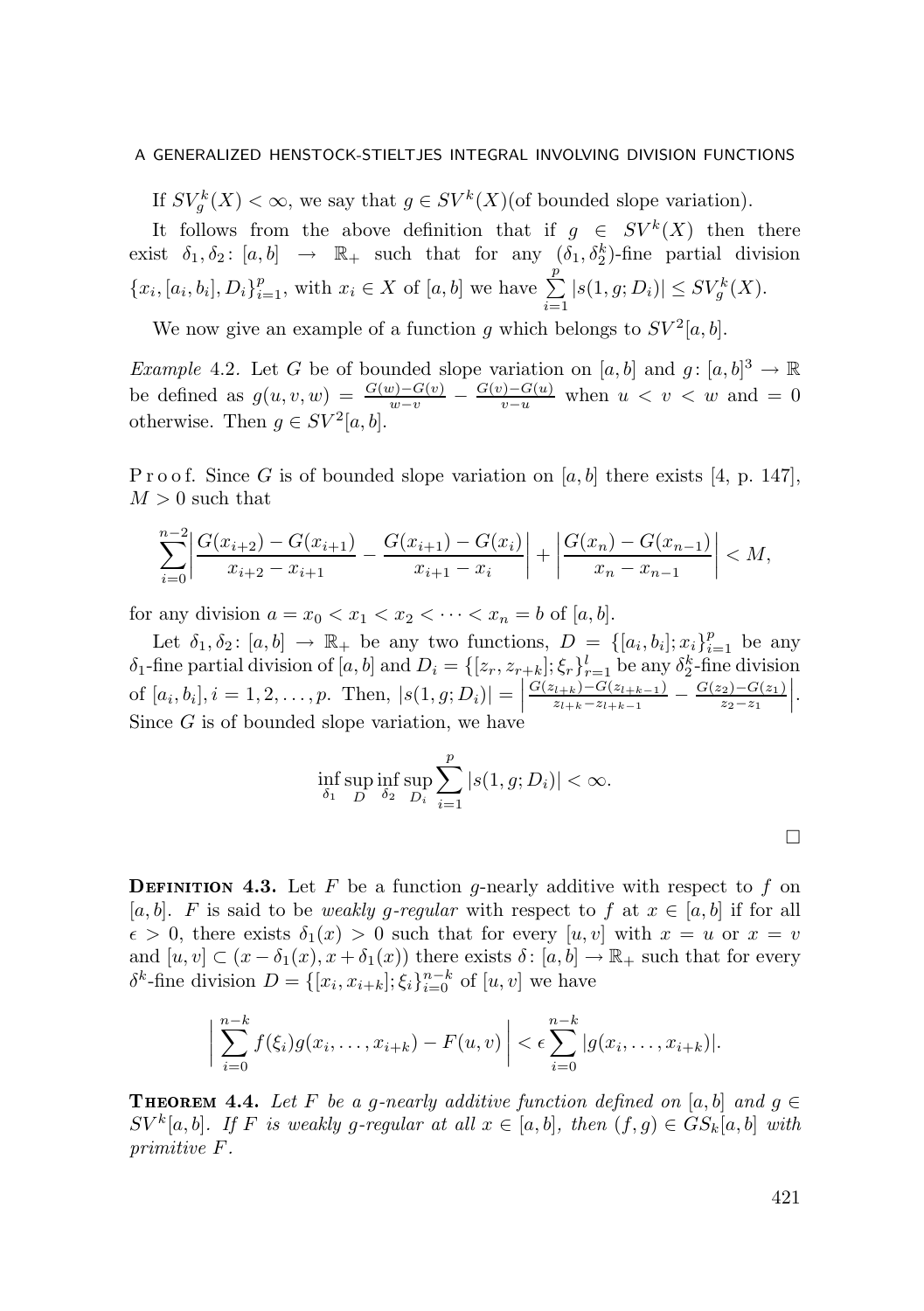P r o o f. Since  $g \in SV^k[a, b]$ , we can find  $M > 0$  and  $\delta'_1 \colon [a, b] \to \mathbb{R}_+$  such that for any strictly  $\delta'_1$ -fine partial division  $\{[a_i, b_i]; x_i\}_{i=1}^p$  of  $[a, b]$ , there exists  $\delta'_2$ :  $[a, b] \to \mathbb{R}_+$  such that for all  $\delta'^k_2$ -fine divisions  $D_i$  of  $[a_i, b_i]$  we have  $\sum_{i=1}^{p}$  $\sum_{i=1} |s(1, g; D_i)| < M.$ 

Now, F being weakly g-regular at all  $x \in [a, b]$ , for  $\epsilon > 0$  there exists  $\delta_3: [a, b] \to \mathbb{R}_+$  such that for all strictly  $\delta_3$ -fine divisions  $\{[c_i, d_i]; y_i\}_{i=1}^q$  there exists  $\delta_4$ :  $[a, b] \to \mathbb{R}_+$  such that for any  $\delta_4^k$ -fine division  $P_i = \{[x_j^i, x_{j+k}^i]; \xi_j^i\}_{j=0}^{n_i-k}$ of  $[c_i, d_i]$  we have

$$
\bigg|\sum_{j=0}^{n_i-k} f(\xi_j^i) g(x_j^i,\ldots,x_{j+k}^i) - F(c_i,d_i)\bigg| < \frac{\epsilon}{M} \sum_{j=0}^{n_i-k} |g(x_j^i,\ldots,x_{j+k}^i)|.
$$

We define  $\delta_1(x) = \min{\{\delta'_1(x), \delta_3(x)\}}, x \in [a, b].$ 

Let  $D = \{ [a_i, b_i]; x_i \}_{i=1}^p$  be a strictly  $\delta_1$ -fine partial division of  $[a, b]$ . Then there exists  $\delta_2: [a, b] \to \mathbb{R}_+$  with  $\delta_2(x) \le \min{\delta'_2(x), \delta_4(x)}$  for  $x \in [a, b]$  such that for all  $\delta_2^k$ -fine divisions  $D_i$  of  $[a_i, b_i]$ ,  $i = 1, 2, \ldots, p$ , we have

$$
\left| \sum_{i=1}^{p} \{s(f,g; D_i) - F(a_i, b_i)\} \right| \leq \sum_{i=1}^{p} |s(f,g; D_i) - F(a_i, b_i)|
$$
  

$$
< \frac{\epsilon}{M} \sum_{i=1}^{p} |s(1,g; D_i)| < \epsilon.
$$

So, by Theorem 3.7,  $(f,g) \in GS_k[a,b]$  with primitive F.

In [1], the authors obtained a characterization of the Henstock integral in  $\mathbb{R}^m$ . Keeping in view of this we shall now give a characterization of the  $GS_k$  integral.

**DEFINITION 4.5.** Let  $f: [a, b] \to \mathbb{R}$ ,  $g: [a, b]^{k+1} \to \mathbb{R}$ . Further, let F be g-nearly additive with respect to f. Given  $\epsilon > 0$  and  $\delta_1, \delta_2 : [a, b] \to \mathbb{R}_+$  we define the set

$$
\Gamma_{\epsilon,\delta_1,\delta_2} = \Big\{ D : D = \{x_i, [a_i, b_i], D_i\}_{i=1}^p
$$
  
is a  $(\delta_1, \delta_2^k)$ -fine partial division of  $[a, b]$  such that  

$$
\Big| \sum_{i=1}^p \{s(f, g; D_i) - F(a_i, b_i)\} \Big| \ge \epsilon \sum_{i=1}^p |s(1, g; D_i)| \Big\}.
$$
  
Let  $X(\epsilon, \delta_1, \delta_2) = \{x_i : D = \{x_i, [a_i, b_i], D_i\}_{i=1}^p \in \Gamma_{\epsilon, \delta_1, \delta_2}\}.$ 

**THEOREM 4.6.** Let F be a function g-nearly additive with respect to f on  $[a, b]$ and  $g \in SV^k[a, b]$ . Then  $(f, g) \in GS_k[a, b]$  with primitive F if for all  $\epsilon > 0$  there exist  $\delta_1, \delta_2$ :  $[a, b] \to \mathbb{R}_+$  such that for all  $(\delta_1, \delta_2^k)$ -fine partial divisions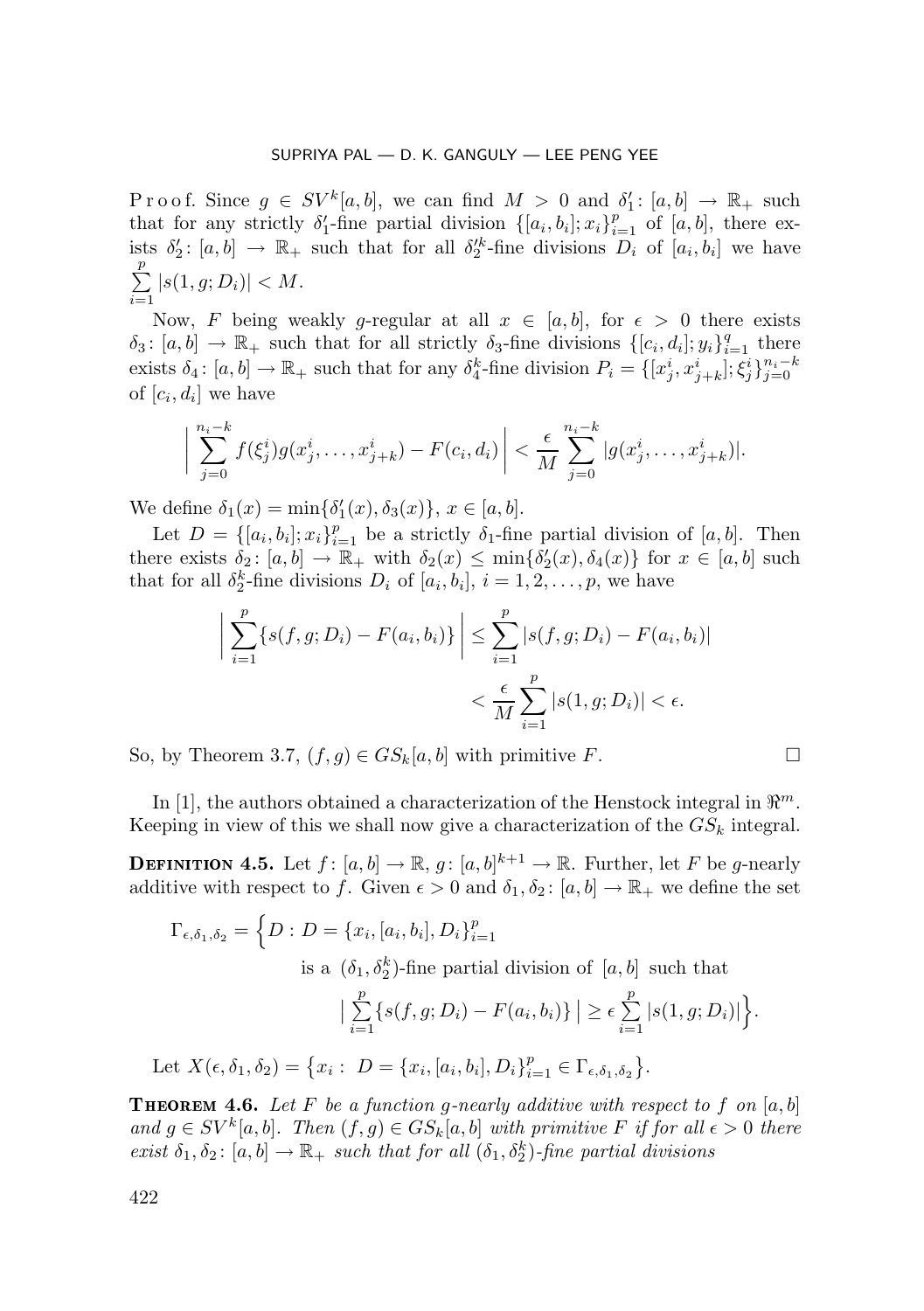$$
D = \{x_i, [a_i, b_i], D_i\}_{i=1}^p \in \Gamma_{\epsilon, \delta_1, \delta_2} \text{ of } [a, b] \text{ we have}
$$

$$
\sum_{i=1}^p |s(f, g; D_i)| < \epsilon \quad \text{and} \quad \sum_{i=1}^p |F(a_i, b_i)| < \epsilon.
$$

The converse also holds if  $[a, b] = \bigcup_{n=0}^{\infty}$  $\bigcup_{l=1} X_l$  where the  $X_l$ 's are such that for each l there exist  $\delta_{1,l} \colon [a, b] \to \mathbb{R}_+$  and  $M_l > 0$  such that for any strictly  $\delta_{1,l}$ -fine partial division  $\{[a_i, b_i]; x_i\}_{i=1}^p$  of  $[a, b]$  with  $x_i \in X_l$ , there exists  $\delta_{2,l}: [a, b] \to \mathbb{R}_+$  such that for any  $\delta_{2,l}^k$ -fine division  $D_i$  of  $[a_i, b_i]$  we have

$$
\left| \sum_{i=1}^{p} s(f, g; D_i) \right| \le M_l \sum_{i=1}^{p} |s(1, g; D_i)|.
$$

P r o o f. Since  $g \in SV^k[a, b]$ , there exist  $\delta'_1, \delta'_2$ :  $[a, b] \to \mathbb{R}_+$  and  $M > 0$  such that for any  $(\delta'_1, \delta'^k_2)$ -fine partial division  $\{y_j, [c_j, d_j]; P_j\}_{j=1}^q$  of  $[a, b]$  we have

$$
\sum_{j=1}^{q} |s(1, g; P_j)| < M.
$$

From the given condition, for all  $\epsilon > 0$  there exist  $\delta_1, \delta_2 : [a, b] \to \mathbb{R}_+$  such that for any  $(\delta_1, \delta_2^k)$ -fine partial division  $D = \{t_r, [u_r, v_r], Q_r\}_{r=1}^s \in \Gamma_{\epsilon, \delta_1, \delta_2}$  we have

$$
\sum_{r=1}^{s} |s(f, g; Q_r)| < \epsilon \quad \text{and} \quad \sum_{r=1}^{s} |F(u_r, v_r)| < \epsilon.
$$

We may assume that  $\delta_1(x) \leq \delta'_1(x)$  and  $\delta_2(x) \leq \delta'_2(x)$  for all  $x \in [a, b]$ .

Let  $\{x_i, [a_i, b_i], D_i\}_{i=1}^p$  be any  $(\delta_1, \delta_2^k)$ -fine partial division of  $[a, b]$ . Then

$$
\left| \sum_{i=1}^{p} \{s(f, g; D_i) - F(a_i, b_i)\}\right|
$$
  

$$
\leq \sum_{x_i \in X(\epsilon, \delta_1, \delta_2)} |s(f, g; D_i) - F(a_i, b_i)| + \sum_{x_i \in X'(\epsilon, \delta_1, \delta_2)} |s(f, g; D_i) - F(a_i, b_i)|,
$$

where  $X'$  denotes the complement of  $X$ 

≤

$$
\leq \sum_{x_i \in X(\epsilon,\delta_1,\delta_2)} |s(f,g;D_i)| + \sum_{x_i \in X(\epsilon,\delta_1,\delta_2)} |F(a_i,b_i)| + \sum_{x_i \in X'(\epsilon,\delta_1,\delta_2)} |s(f,g;D_i) - F(a_i,b_i)|
$$
  
< 2\epsilon + \sum\_{x\_i \in X'(\epsilon,\delta\_1,\delta\_2)} \epsilon |s(1,g;D\_i)| < 2\epsilon + \epsilon M = (2+M)\epsilon.

So, by Theorem 3.7,  $(f,g) \in GS_k[a,b]$ .

Conversely, let  $(f,g) \in GS_k[a,b]$  with primitive F and f satisfy the given condition. We may assume that the  $X_l$ 's are disjoint. So, there exist  $M_l > 0$ and  $\delta_{1,l}(x)$ :  $[a, b] \rightarrow \mathbb{R}_+$  such that for any strictly  $\delta_{1,l}$ -fine partial division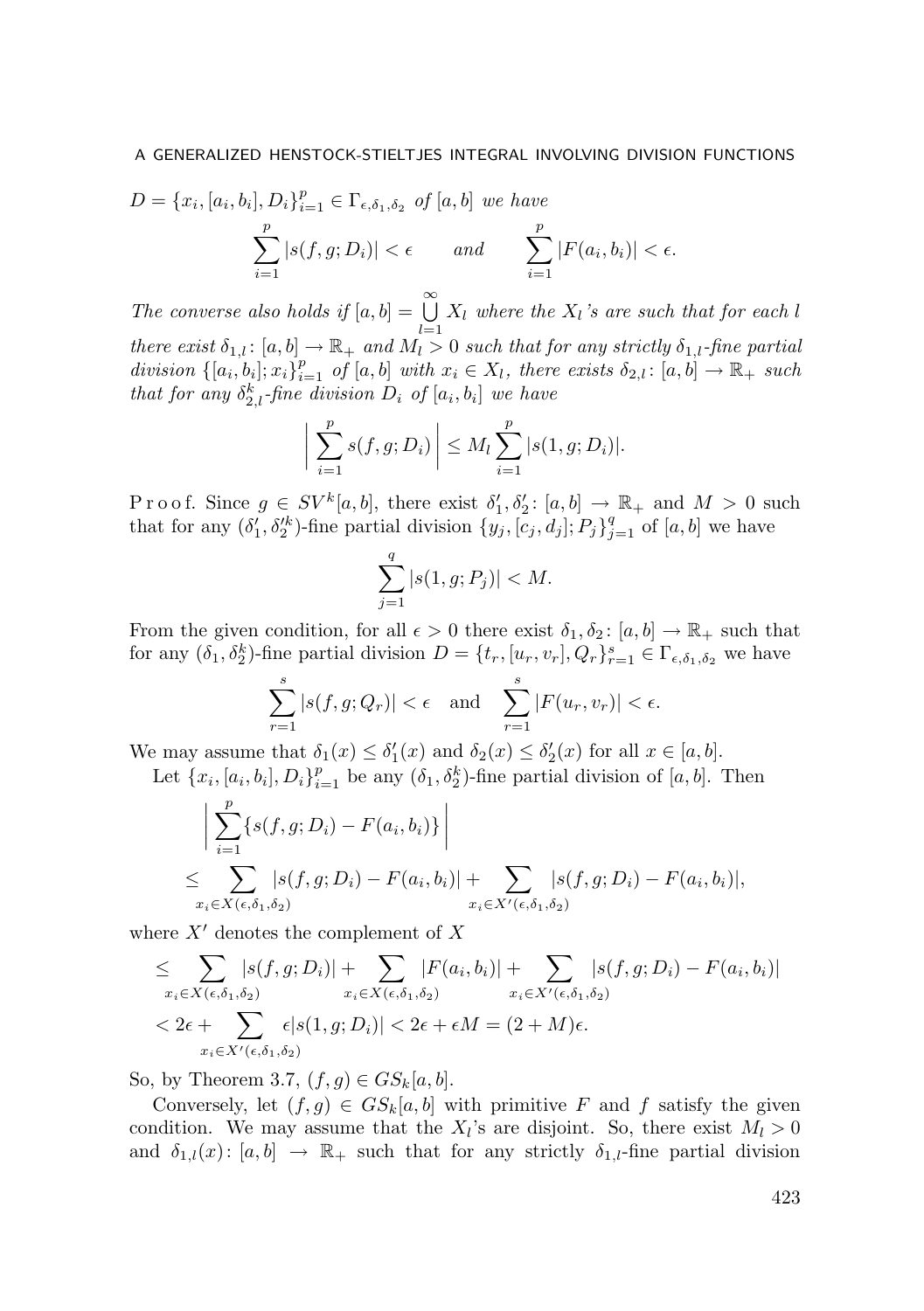$\{[a_i, b_i]; x_i\}_{i=1}^p$  of  $[a, b]$  with  $x_i \in X_l$ , there exists  $\delta_{2,l}: [a, b] \to \mathbb{R}_+$  such that for any  $\delta_{2,l}^k$ -fine division  $D_i$  of  $[a_i, b_i]$  we have

$$
\left| \sum_{i=1}^{p} s(f, g; D_i) \right| \le M_l \sum_{i=1}^{p} |s(1, g; D_i)|. \tag{1}
$$

Now, by the Henstock lemma for  $\epsilon > 0$  there exists  $\delta_{3,l}, \delta_{4,l} : [a, b] \to \mathbb{R}_+$  such that for every  $(\delta_{3,l}, \delta_{4,l}^k)$ -fine partial division  $\{x_i, [a_i, b_i], D_i\}_{i=1}^p$  of  $[a, b]$  we have

$$
\left| \sum_{i=1}^{p} \{s(f,g;D_i) - F(a_i,b_i)\} \right| < \frac{\epsilon^2}{2^{l+1}M_l}.\tag{2}
$$

We define  $\delta_1(x) = \min\{\delta_{1,l}(x), \delta_{3,l}(x)\}\$ , for  $x \in X_l$ . Let  $\{[c_j, d_j]; y_j\}_{j=1}^q$  be a strictly  $\delta_1$ -fine partial division of  $[a, b]$ . Then there exists  $\delta_2 : [a, b] \to \mathbb{R}_+$  with  $\delta_2(x) \leq \min\{\delta_{2,l}(x), \delta_{4,l}(x)\}\$ for  $x \in X_l$  such that both (1) and (2) above hold for any  $\delta_2^k$ -fine division  $P_j$  of  $[c_j, d_j], j = 1, 2, \ldots, q$ .

We take a  $(\delta_1, \delta_2^k)$ -fine partial division  $\{x_i, [a_i, b_i], D_i\}_{i=1}^p \in \Gamma_{\epsilon, \delta_1, \delta_2}$  of  $[a, b]$ . Then

$$
\sum_{i=1}^{p} |s(f, g; D_i)| \leq \sum_{l=1}^{\infty} \sum_{x_i \in X_l} |s(f, g; D_i)| \leq \sum_{l=1}^{\infty} M_l \sum_{x_i \in X_l} |s(1, g; D_i)|
$$
  

$$
\leq \sum_{l=1}^{\infty} \frac{M_l}{\epsilon} \sum_{x_i \in X_l} |s(f, g; D_i) - F(a_i, b_i)| \leq \sum_{l=1}^{\infty} \frac{M_l 2\epsilon^2}{\epsilon 2^{l+1} M_l} = \epsilon.
$$
  
Also, 
$$
\sum_{i=1}^{p} |F(a_i, b_i)| \leq \sum_{i=1}^{p} |s(f, g; D_i) - F(a_i, b_i)| + \sum_{i=1}^{p} |s(f, g; D_i)| < 2\epsilon.
$$

# 5. Convergence

In this section we prove some convergence results for the  $GS_k$  integral.

THEOREM 5.1 (Uniform Convergence Theorem). Let  $g \in SV^k[a, b]$  and  ${f_n}$  be a sequence of functions defined on [a, b] such that  $(f_n, g) \in G_{\mathcal{S}_k}[a, b]$  for all  $n = 1, 2, \ldots$  If  $f_n$  is uniformly convergent to f on [a, b] as  $n \to \infty$ , then  $\int_a^b$  $\int_a^b f \, dg$  exists and  $\lim_{n \to \infty} \int_a^b$  $\int_a^b f_n \, \mathrm{d}g = \int_a^b$ a  $f \, dg$ .

Proof. Since  $g \in SV^k[a, b]$  there exist  $\delta'_1$ :  $[a, b] \to \mathbb{R}_+$  and  $M > 0$  such that for any strictly  $\delta'_1$ -fine partial division  $D' = \{ [c_i, d_i]; \xi_i \}_{i=1}^q$  of  $[a, b]$  there exists  $\delta'_2$ :  $[a, b] \to \mathbb{R}_+$  such that for any  $\delta'^k_2$ -fine division  $D'_i$  of  $[c_i, d_i], i = 1, 2, \ldots, q$ , we have  $\sum_{n=1}^{\infty}$  $i=1$  $\label{eq:3} |s(1,g;D_i')| < M.$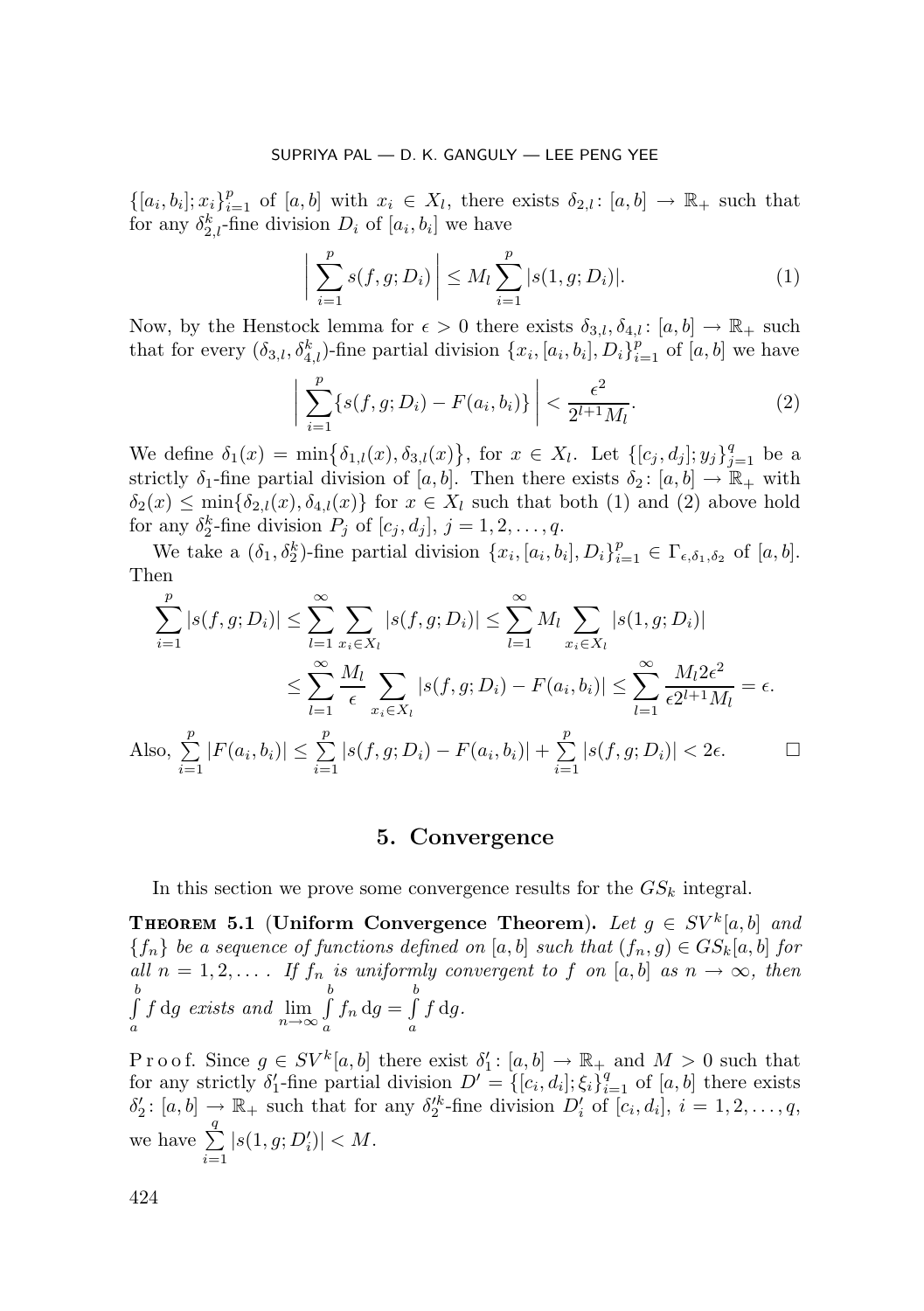Let  $A_n = \int_a^b$  $\int_{a} f_n \, dg$ . By the Saks-Henstock lemma, for  $\epsilon > 0$  there exists  $\delta_{1,n} \colon [a, b] \to \mathbb{R}_+, n = 1, 2, \ldots$ , where  $\delta_{1,n} \leq \delta'_1$  such that for every strictly  $\delta_{1,n}$ -fine partial division  $D_n = \{[a_i^n, b_i^n]; x_i^n\}_{i=1}^{p_n}$  of  $[a, b]$  there exists  $\delta'_{2,n} : [a,b] \to \mathbb{R}_+$  such that for every  $\delta'^k_{2,n}$ -fine division  $D'^n_i$  of  $[a_i^n, b_i^n]$  we have

$$
\bigg|\sum_{i=1}^{p_n} s(f_n,g;D_i'^n)-A_n\bigg|<\epsilon.
$$

We choose  $\delta_{1,n+1}$  such that  $\delta_{1,n+1} \leq \delta_{1,n}$ ,  $n = 1, 2, \ldots$ . For  $n, m \in N$  and  $n > m$  we fix a strictly  $\delta_{1,n}$ -fine partial division  $\{[u_l^n, v_l^n]; t_l^n\}_{l=1}^r$  of  $[a, b]$ . So, there exists  $\delta_{2n} : [a, b] \to \mathbb{R}_+$  with  $\delta_{2n} \leq \delta'_2$  and  $\delta_{2n+1} \leq \delta_{2n}$ ,  $n = 1, 2, \ldots$ , such that for any  $\delta_{2n}^k$ -fine division  $D_l^n$  of  $[u_l^n, v_l^n]$ ,  $l = 1, 2, \ldots, r$ , we have

$$
|A_n - A_m| < 2\epsilon + \sum_{l=1}^r |s(f_n, g; D_i^n) - s(f_m, g; D_i^m)| \le 2\epsilon + ||f_n - f_m|| \left(SV_g^k[a, b]\right),
$$

where  $||f_n - f_m|| = \sup_{a \le x \le b} |f_n(x) - f_m(x)|$ . As  $f_n$  is uniformly convergent to  $f$ ,

we have  $||f_n - f_m|| \to 0$  as  $n, m \to \infty$ . So, there exists a positive integer  $N_1$  such that for  $n, m > N_1$ ,  $||f_n - f_m|| < \frac{\epsilon}{M}$ . Thus  $\{A_n\}$  is a Cauchy sequence in  $\mathbb R$  and let  $A = \lim_{n \to \infty} A_n$ . We can find a positive integer  $N_2 > N_1$  such that for  $n \ge N_2$ we have  $|A_n - A| < \epsilon$ . Let  $\delta_1(x) = \delta_{1,N_2}(x)$  for  $x \in [a, b]$ . Then for any strictly  $\delta_1$ -fine division  $\{[a_i, b_i]; x_i\}_{i=1}^p$  of  $[a, b]$  there exists  $\delta_2 : [a, b] \to \mathbb{R}_+, \delta_2 \leq \delta_{2,N_2},$ such that for any  $\delta_2^k$ -fine division  $D_i$  of  $[a, b]$  we have

$$
\left| \sum_{i=1}^{p} s(f, g; D_i) - A \right| \le \left| \sum_{i=1}^{p} \{ s(f, g; D_i) - s(f_{N_2}, g; D_i) \} \right| + \left| \sum_{i=1}^{p} s(f_{N_2}, g; D_i) - A_{N_2} \right| + |A_{N_2} - A| < 3\epsilon.
$$
\nSo,

\n
$$
(f, g) \in GS_k[a, b] \text{ and } \int_a^b f \, dg = \lim_{n \to \infty} \int_a^b f_n \, dg.
$$

# THEOREM 5.2 (Monotone Convergence Theorem). If

- (i) the sequence  $\{f_n\}$  is monotonic everywhere in [a, b],
- (ii) g is a non-negative function defined on  $[a,b]^{k+1}$  such that  $(f_n, g) \in GS_k[a, b]$  for all n and the sequence  $\begin{array}{c} \left\{ \begin{array}{c} b \\ \end{array} \right\}$  $\int_a^b f_n \, dg \bigg\}$  is bounded,
- (iii)  $\lim_{n \to \infty} f_n(x) = f(x)$  for all x in [a, b], b b

then 
$$
(f,g) \in GS_k[a,b]
$$
 and  $\int_a^b f \, dg = \lim_{n \to \infty} \int_a^b f_n \, dg$ .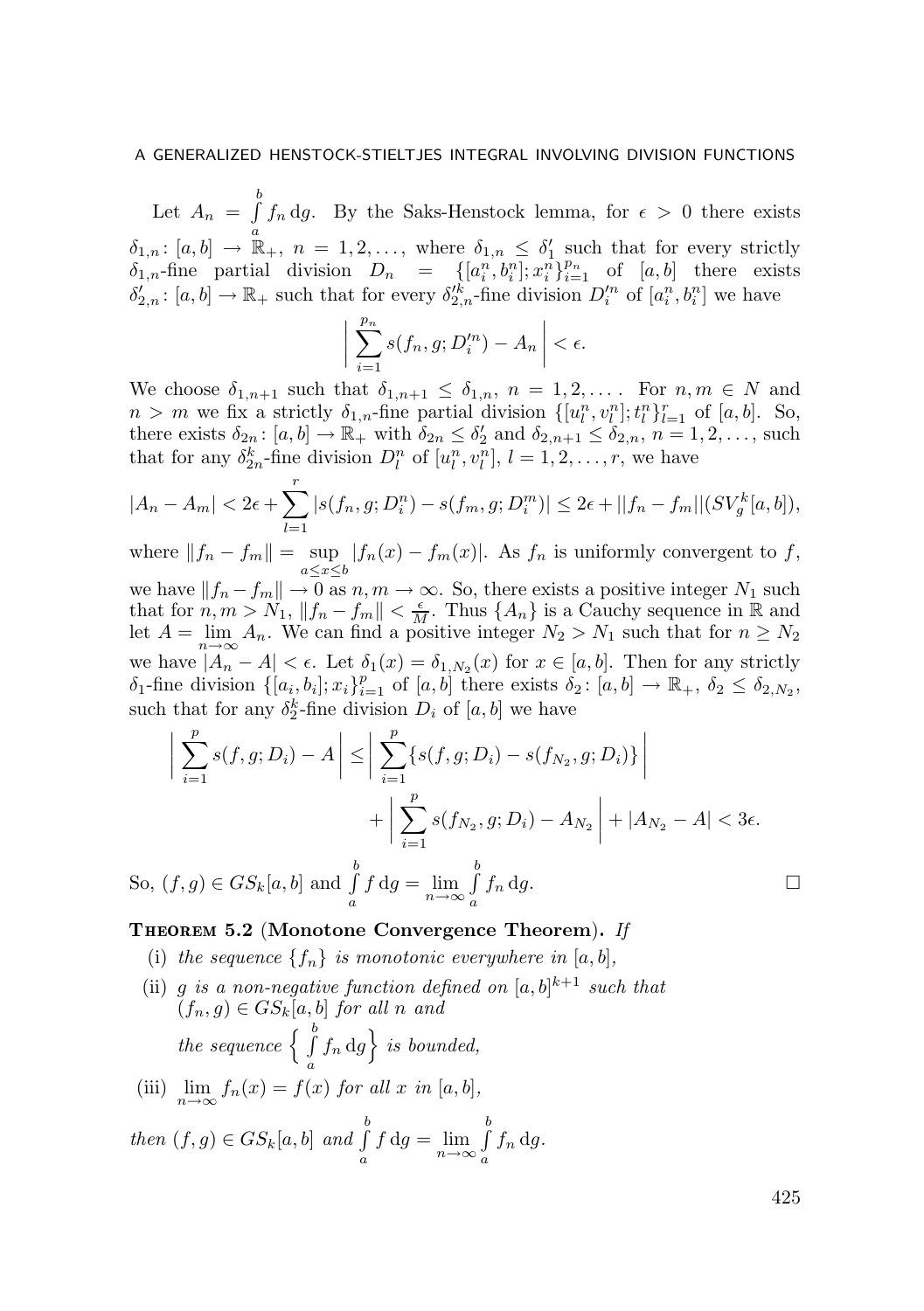P r o o f. We proceed similarly as in the proof of [4, Theorem 3.5.2]. By considering  $-f_n$  or  $f_n - f_1$  instead of  $f_n$ , if need be, we can achieve that the sequence  ${f_n}$  is increasing and  $f_n \geq 0$ . Since  $g \geq 0$ ,  $\left\{ \int_0^b$  $\int_a^b f_n \, dg \bigg\}$  is also monotonic and bounded. So,  $\lim_{n\to\infty}\int_{a}^{b}$  $\int_a f_n \, dg$  exists. Let us denote it by L. Given  $\epsilon > 0$  we can find  $\int_a f_n \, dg$ N such that  $\int_a^b$  $\int_a f_N \, dg > L - \frac{\epsilon}{3}$ . Next we find  $n(x) \ge N$  such that, for  $n \ge n(x)$ ,

$$
\frac{3L+3\epsilon}{3L+\epsilon}f_n(x) \ge f(x).
$$

If  $f(x) > 0$  this is possible because the left-hand side has a limit strictly larger than the right-hand side; if  $f(x) = 0$  we can take  $n(x) = N$ . By the Saks-Henstock Lemma, there is  $\delta_{1,n}$ :  $[a,b] \to \mathbb{R}_+$  such that for any strictly  $\delta_{1,n}$ -fine partial division  $\{[c_i, d_i]; \xi_i\}_{i=1}^q$  there exists  $\delta'_{2,n} : [a, b] \to \mathbb{R}_+$  such that for every  $\delta'^k_{2,n}$ -fine division  $P_i^n$  of  $[c_i, d_i]$  we have

$$
\sum_{i=1}^{q} |s(f_n, g; P_i^n) - \int_{c_i}^{d_i} f_n \, dg| < \frac{\epsilon}{3 \cdot 2^n}.\tag{i}
$$

We define  $\delta_1(x) = \delta_{1,n(x)}(x)$ . Let  $\{[a_i, b_i]; x_i\}_{i=1}^p$  be a strictly  $\delta_1$ -fine division of [a, b]. So, there exists  $\delta_{2,n}$ : [a, b]  $\to \mathbb{R}$  so that (i) holds for any  $\delta_{2,n}^k$ -fine  $D_i^n$  of  $[a_i, b_i].$ 

We define  $\delta_2: [a, b] \to \mathbb{R}_+$  by  $\delta_2(x) = \delta_{2,n(x)}(x)$  for  $x \in [a, b]$  and take any  $\delta_2^k$ -fine division  $D_i$  of  $[a_i, b_i]$ .

The proof will be complete if we show that

 $\overline{\phantom{a}}$  $\overline{\phantom{a}}$  $\overline{\phantom{a}}$ ļ

$$
\sum_{i=1}^{p} s(f, g; D_i) + (k-1) \sum_{i=1}^{p-1} f(b_i) J(g; b_i) - L \Big| < \epsilon.
$$

Now,

$$
\sum_{i=1}^{p} \int_{a_i}^{b_i} f_{n(x_i)} dg + (k-1) \sum_{i=1}^{p-1} f_{n(x_i)}(b_i) J(g; b_i)
$$
  
\n
$$
\geq \sum_{i=1}^{p} \int_{a_i}^{b_i} f_N dg + (k-1) \sum_{i=1}^{p-1} f_N(b_i) J(g; b_i) = \int_{a}^{b} f_N dg > L - \frac{\epsilon}{3}.
$$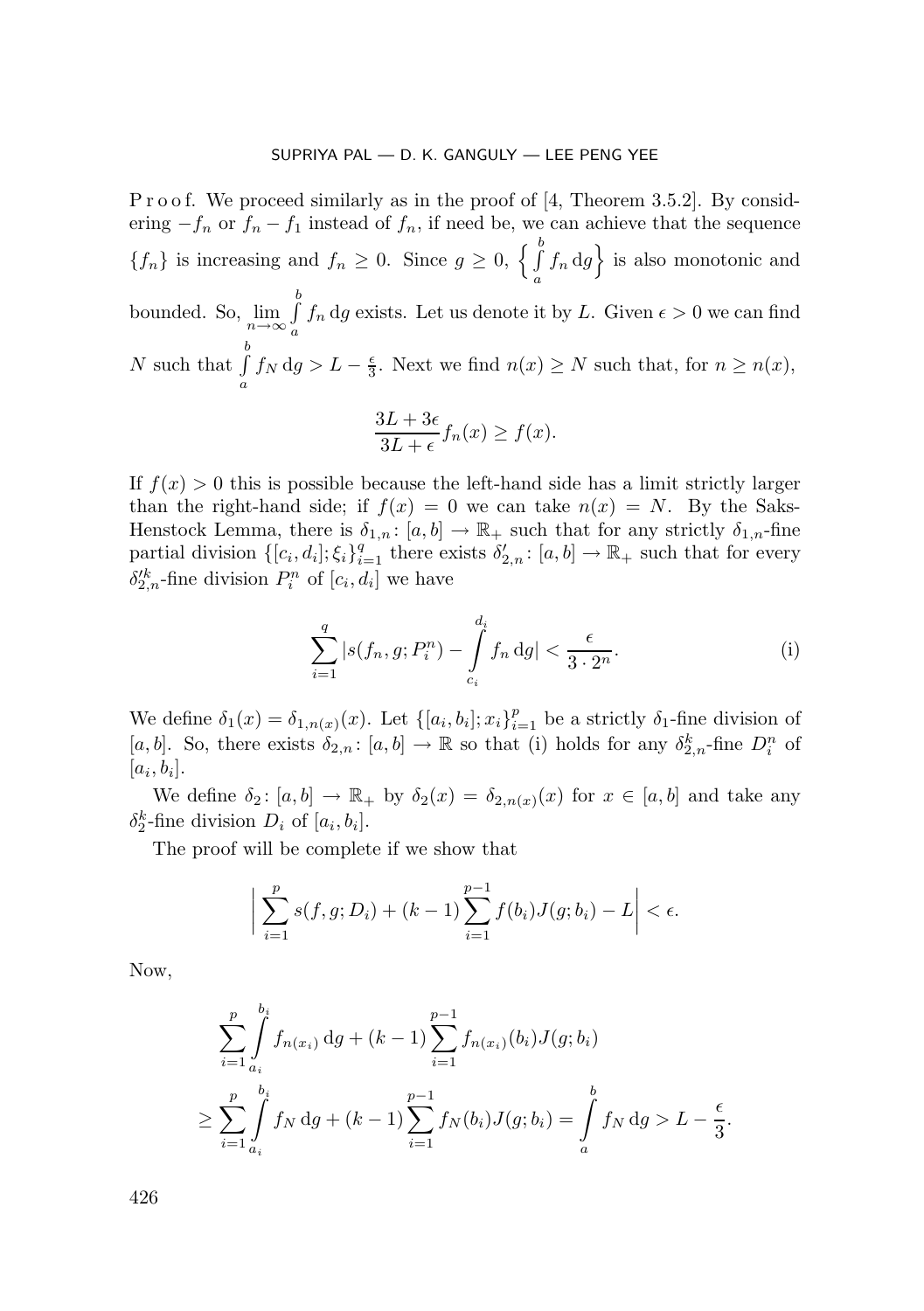Denoting by  $\widehat{N}$  the largest  $n(x_i)$  we also have

$$
\sum_{i=1}^{p} \int_{a_i}^{b_i} f_{n(x_i)} dg + (k-1) \sum_{i=1}^{p-1} f_{n(x_i)}(b_i) J(g; b_i)
$$
  

$$
\leq \sum_{i=1}^{p} \int_{a_i}^{b_i} f_{\widehat{N}} dg + (k-1) \sum_{i=1}^{p-1} f_{\widehat{N}}(b_i) J(g; b_i) = \int_{a}^{b} f_{\widehat{N}} dg \leq L.
$$

Now

$$
\left| \sum_{i=1}^{p} \left\{ s(f_{n(x_i)}, g; D_i) - \int_{a_i}^{b_i} f_{n(x_i)} dg \right\} \right|
$$
  

$$
\leq \sum_{l=1}^{\infty} \sum_{n(x_i)=l} \left| s(f_{n(x_i)}, g; D_i) - \int_{a_i}^{b_i} f_{n(x_i)} dg \right| < \sum_{l=1}^{\infty} \frac{\epsilon}{3 \cdot 2^l} = \frac{\epsilon}{3}.
$$

Again,

$$
\sum_{i=1}^{p} s(f, g; D_i) + (k - 1) \sum_{i=1}^{p-1} f(b_i) J(g; b_i)
$$
\n
$$
\geq \sum_{i=1}^{p} s(f_{n(x_i)}, g; D_i) + (k - 1) \sum_{i=1}^{p-1} f_{n(x_i)}(b_i) J(g; b_i)
$$
\n
$$
> \sum_{i=1}^{p} \int_{a_i}^{b_i} f_{n(x_i)} dg + (k - 1) \sum_{i=1}^{p-1} f_{n(x_i)}(b_i) J(g; b_i) - \frac{\epsilon}{3} > L - \frac{2\epsilon}{3}
$$

and on the other hand

$$
\frac{(3L+\epsilon)}{3(L+\epsilon)} \bigg[ \sum_{i=1}^{p} s(f, g; D_i) + (k-1) \sum_{i=1}^{p-1} f(b_i) J(g; b_i) \bigg]
$$
  
\n
$$
\leq \sum_{i=1}^{p} s(f_{n(x_i)}, g; D_i) + (k-1) \sum_{i=1}^{p-1} f_{n(x_i)}(b_i) J(g; b_i)
$$
  
\n
$$
< \sum_{i=1}^{p} \int_{a_i}^{b_i} f_{n(x_i)} dg + \frac{\epsilon}{3} + (k-1) \sum_{i=1}^{p-1} f_{n(x_i)}(b_i) J(g; b_i) \leq L + \frac{\epsilon}{3}.
$$

So,

$$
\bigg|\sum_{i=1}^p s(f,g;D_i) + (k-1)\sum_{i=1}^{p-1} f(b_i)J(g;b_i) - L\bigg| < \epsilon.
$$
  
This completes the proof.

 $\begin{array}{c} \hline \end{array}$  $\overline{\phantom{a}}$  $\overline{\phantom{a}}$  $\overline{\phantom{a}}$ 

|--|--|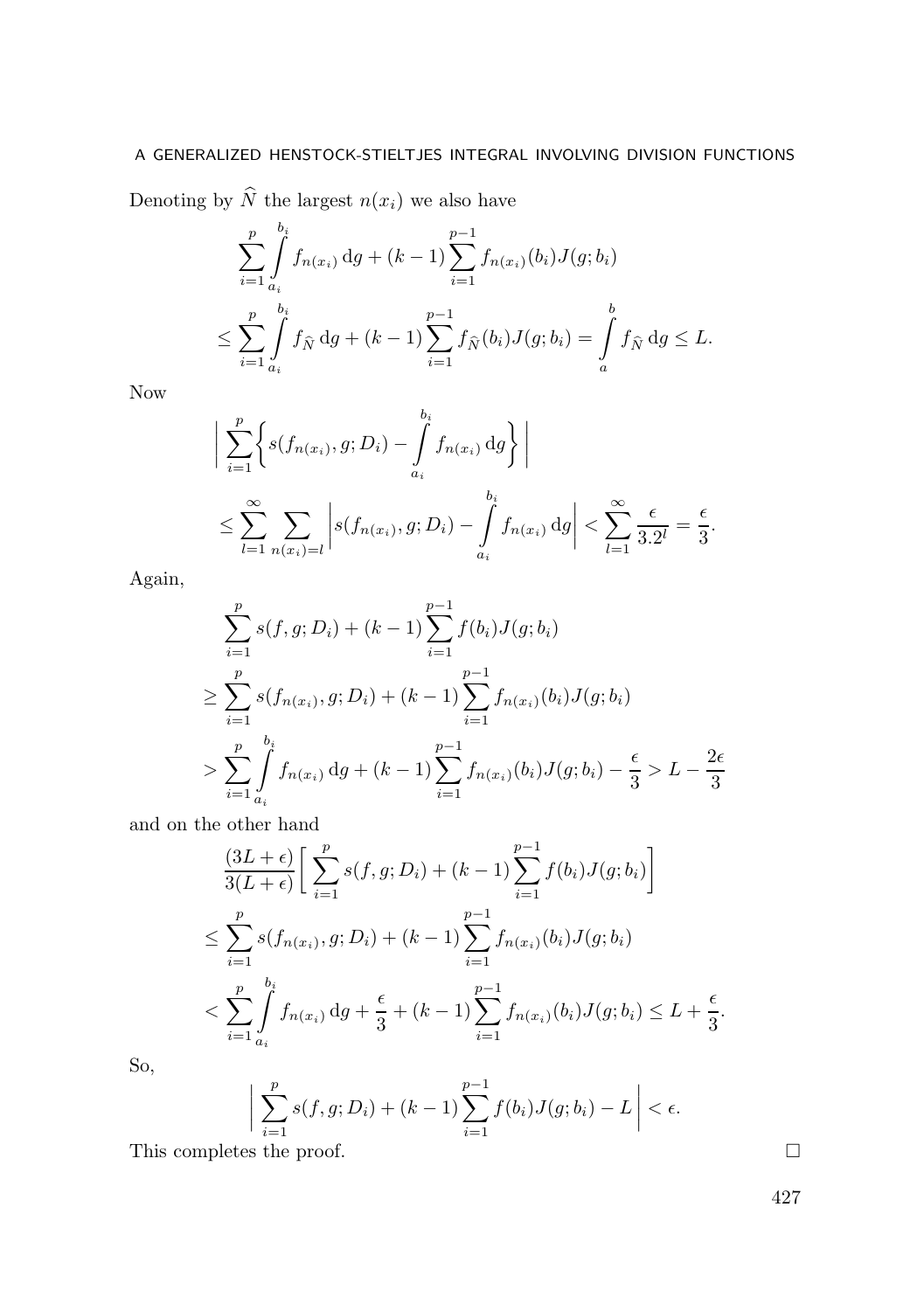**DEFINITION 5.3.** Let F be an interval function defined on  $\Im = \{ [u, v] : u, v \in$ [a, b],  $u \leq v$ }. For  $X \subseteq [a, b]$  we say that F is  $AC^k(X)$  if for all  $\epsilon > 0$  there exist  $\delta_1$ :  $[a, b] \to \mathbb{R}_+$  and  $\eta > 0$  such that for every strictly  $\delta_1$ -fine partial division  $D = \{ [a_i, b_i]; x_i \}_{i=1}^p$  of  $[a, b]$  with  $x_i \in X$  and  $\sum_{i=1}^p$  $\sum_{i=1}^{\infty} (b_i - a_i) < \eta$  we have  $\sum_{i=1}^{p}$  $|F(a_i, b_i)| < \epsilon.$ 

A sequence of interval functions  $\{F_n\}$ , each defined on  $\Im$  is said to be uniformly  $AC^{k}(X)$ , and we write  $F_n \in UAC^{k}(X)$  if the above inequality holds with F replaced by  $F_n$  for all n and where  $\delta_1$ ,  $\eta$  are independent of n.

 $\frac{i=1}{i}$ 

 ${F_n}$  is said to be  $UAC^kG[a, b]$  if  $[a, b] = \bigcup_{j=1}^{\infty} Y_j$ , where each  $Y_j$  is closed and  $\{F_n\}$  is  $UAC^k(Y_j)$  for all j.

**DEFINITION 5.4.** Let  $X \subseteq [a, b]$  be closed and  $f_n : [a, b] \to \mathbb{R}$ . We say that the sequence  $\{f_n\}$  has uniformly locally broken small Riemann sum with respect to g on X to be denoted by  $f_n \in ULBRS_g^k(X)$  if for  $\epsilon > 0$  there are  $\delta_1: [a, b] \to \mathbb{R}_+$ and  $\eta > 0$  such that for every open set G with  $|G| < \eta$  and for every strictly  $\delta_1$ -fine partial division  $\{[a_i, b_i]; x_i\}_{i=1}^p, x_i \in X$ , of  $[a, b]$  there exists  $\delta_2 : [a, b] \to \mathbb{R}_+$ such that for all  $\delta_2^k$ -fine division  $D_i$  of  $[a_i, b_i]$  we have

$$
\sum_{i=1}^{p} |s(f_n, g; D_i | G)| < \epsilon \qquad \text{for all} \quad n
$$

where  $\delta_1$ ,  $\delta_2$ ,  $\eta$  are independent of n and  $s(f_n, g; D_i | G)$  denote the part of the Riemann sum  $s(f_n, g; D_i)$  for which the associated points of  $D_i$  are in G and  $|G|$ denotes the measure of G.

 ${f_n}$  is said to be  $ULBS_g^kG(X)$  if  $X = \bigcup_{n=0}^{\infty}$  $\bigcup_{j=1} Y_j$  with each  $Y_j$  closed and such that  $\{f_n\}$  is  $ULBS_g^k(Y_j)$  for all j.

Now we prove a version of the controlled convergence theorem for the Henstock-Stieltjes integral. We first prove the absolute version in Theorem 5.5 below and then the non-absolute version in Theorem 5.6. Although Theorem 5.5 is a particular case of Theorem 5.6, the proof of it is presented here for the better understanding of the new technique used, specially in the use of the concept in Definition 5.4.

Theorem 5.5. Let

- (i)  $g \in SV^k[a, b]$  and  $J(g; x) = 0$  for all  $x \in [a, b]$ ,
- (ii)  $(f_n, g) \in GS_k[a, b]$  for all n with primitive  $F_n$ ,
- (iii)  $f_n \to f$  as  $n \to \infty$  everywhere in [a, b],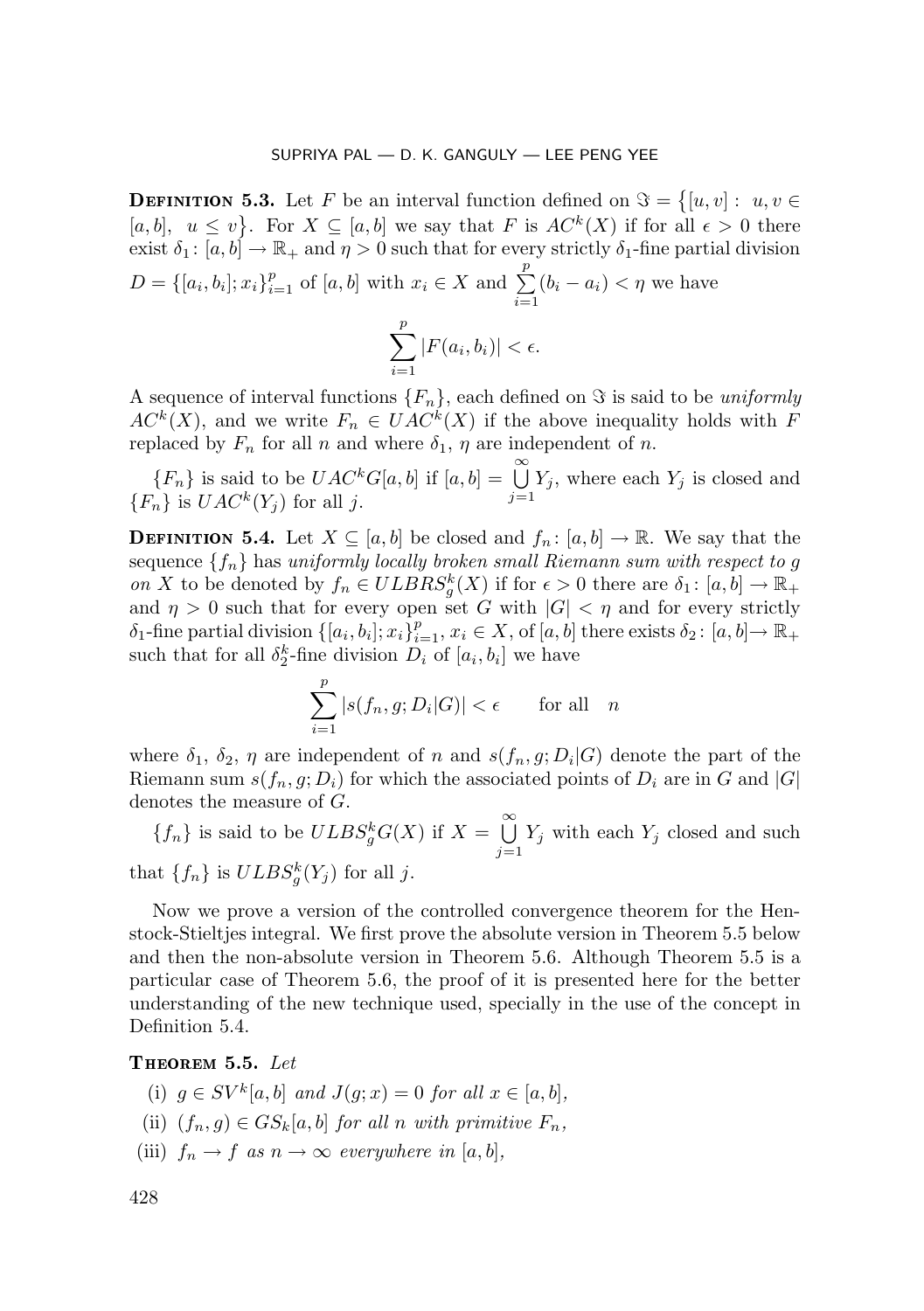- (iv)  $\{F_n\}$  is  $UAC^k[a, b],$
- (v)  $\{f_n\}$  is  $ULBRS_g^k[a, b],$
- (vi)  ${F_n(a, b)}$  converges.

Then  $(f,g) \in GS_k[a,b]$  and  $\lim_{n \to \infty} \int_a^b$  $\int_a^b f_n \, \mathrm{d}g = \int_a^b$ a  $f \, dg$ .

P r o o f. Let  $\lim_{n\to\infty} F_n(a,b) = A$  and  $|F_n(a,b) - A| < \epsilon$  for  $n \geq N_1$ . Since  $g \in$  $SV^k[a, b]$ , for  $\epsilon > 0$  we can find  $M > 0$  and  $\delta'_1, \delta'_2$ :  $[a, b] \to \mathbb{R}_+$  such that for any  $(\delta'_1, \delta'^k_2)$ -fine partial division  $\{y_j, [c_j, d_j], P_j\}_{j=1}^q$  of  $[a, b]$  we have

$$
\sum_{j=1}^{q} |s(1, g; P_j)| < M. \tag{1}
$$

Again as  $\{F_n\}$  is  $UAC^k[a, b]$  there exist  $\delta_1'' : [a, b] \to \mathbb{R}_+$  and  $\eta_1 > 0$  such that for every strictly  $\delta''_1$ -fine partial division  $\{[u_r, v_r]; t_r\}_{r=1}^s$  of  $[a, b]$  with  $\sum_{r=1}^s (v_r - u_r)$  $< \eta_1$  we have

$$
\sum_{r=1}^{s} |F_n(u_r, v_r)| < \epsilon. \tag{2}
$$

Here  $\delta_1'', \delta_2''$  and  $\eta_1$  are independent of n.

Also since  $\{f_n\}$  is  $ULBRS_g^k[a, b]$  there exist  $\delta_3: [a, b] \to \mathbb{R}_+$  and  $\eta_2 > 0$  such that for every open set G with  $|G| < \eta_2$  and for every strictly  $\delta_3$ -fine division  $\{[\alpha_s, \beta_s]; \gamma_s\}_{s=1}^r$  of  $[a, b]$  there exists  $\delta_4$ :  $[a, b] \to \mathbb{R}_+$  such that for all  $\delta_4^k$ -fine divisions  $D_s$  of  $[\alpha_s, \beta_s]$  we have

$$
\sum_{s=1}^{r} |s(f_n, g; D_s|G)| < \epsilon \tag{3}
$$

for all n and  $\delta_3$ ,  $\delta_4$ ,  $\eta_2$  are independent of n. Now since  $(f_n, g) \in GS_k[a, b],$  $n = 1, 2, \ldots$ , by the Saks-Henstock lemma there exist  $\delta_{1,n}, \delta_{2,n} : [a, b] \to \mathbb{R}_+$ such that for every  $(\delta_{1,n}, \delta_{2,n}^k)$ -fine partial division  $\{x_i^n, [a_i^n, b_i^n], D_i^n\}_{i=1}^{p_n}$  of  $[a, b]$ we have

$$
\left| \sum_{i=1}^{p_n} \{ s(f_n, g; D_i^n) - F_n(a_i^n, b_i^n) \} \right| < \epsilon. \tag{4}
$$

Also by condition (iii), using the Egoroff theorem we can find  $([5])$  an open set G and a positive integer  $N>N_1$  with  $|G| < \eta = \min\{\eta_1, \eta_2\}$  such that for all  $n \geq N$  we have

$$
\sup_{\in [a,b]-G} |f_n(x) - f(x)| < \frac{\epsilon}{M}.\tag{5}
$$

Let us write  $[a, b] - G = X$ .

 $\boldsymbol{x}$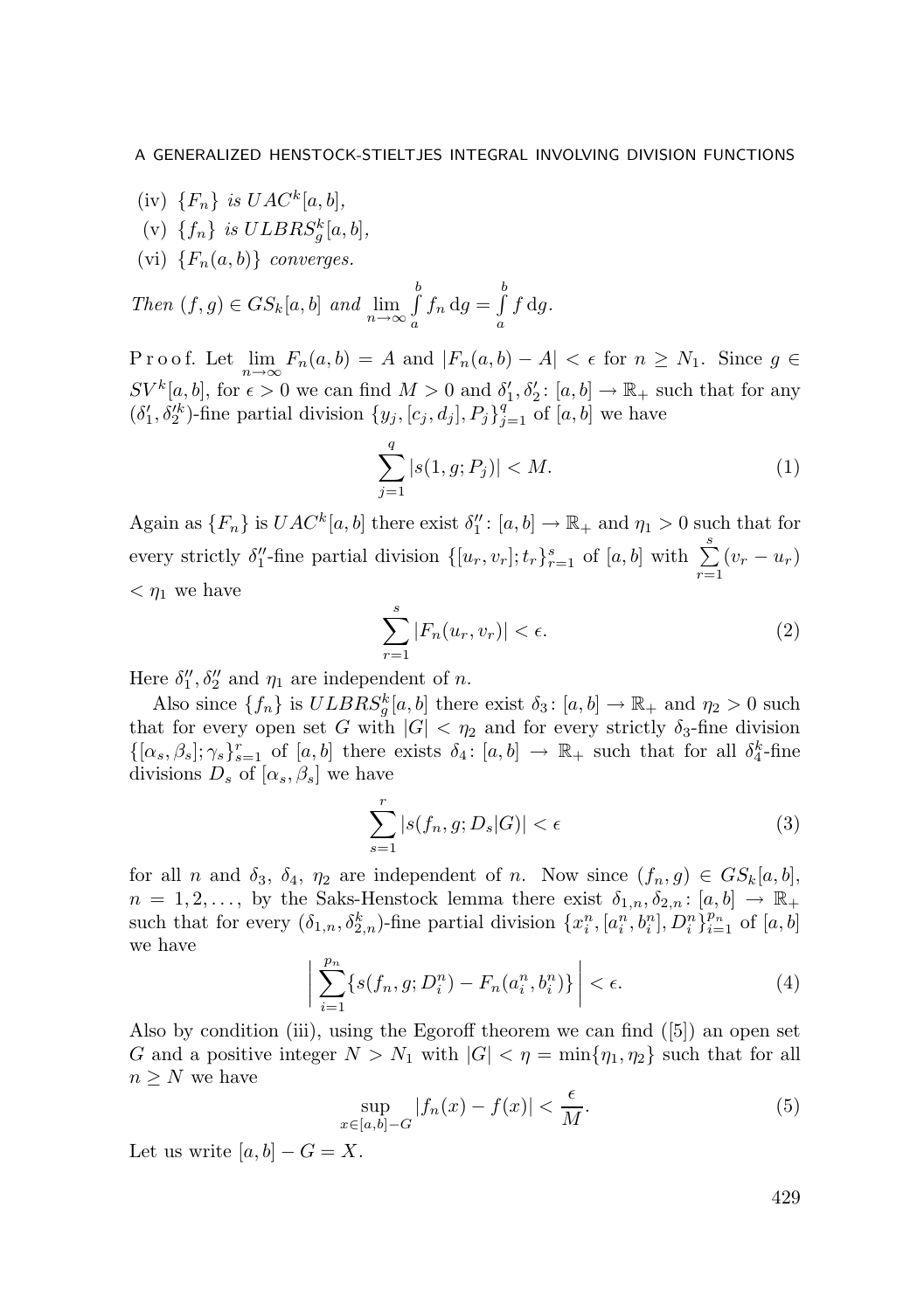We choose an open set  $H \supset X$  such that  $|H - X| < \eta$ . Now, for  $n > N$  we choose  $\delta_1: [a, b] \to \mathbb{R}_+$  such that  $\delta_1(x) < \min{\delta'_1(x), \delta''_1(x), \delta_3(x), \delta_{1,n}(x)}$  and also  $(x - \delta_1(x), x + \delta_1(x)) \subset H$  when  $x \in X$ ;  $(x - \delta_1(x), x + \delta_1(x)) \subset G$  when  $x \in G - H$ ; and  $(x - \delta_1(x), x + \delta_1(x)) \subset H - X$  when  $x \in (H - X) \cap G$ .

Let  $\{[a_i, b_i]; x_i\}_{i=1}^p$  be a strictly  $\delta_1$ -fine division of  $[a, b]$ . Then we can find  $\delta_2: [a, b] \to \mathbb{R}_+$  such that (1), (2), (3), (4) above hold for any  $\delta_2^k$ -fine division  $D_i$ of  $[a_i, b_i]$ . Now

$$
\left| \sum_{i=1}^{p} s(f, g; D_i) - A \right|
$$
  
\n
$$
\leq |A - F_n(a, b)| + \left| \sum_{1} \{ F_n(a_i, b_i) - s(f_n, g; D_i) \} \right|
$$
  
\n
$$
+ \left| \sum_{1} \{ s(f_n, g; D_i) - s(f, g; D_i) \} \right| + \sum_{2} |F_n(a_i, b_i)| + \left| \sum_{2} s(f, g; D_i) \right|
$$

where  $\sum$ 1 ,  $\sum$  $\sum_{i=2}$  denote the partial sums for which  $x_i \notin G$  and  $x_i \in G$  respectively.

By the definition of  $\delta_1$ , it follows that

$$
\sum_{2} |s(f_n, g; D_i|G)| = \sum_{2} |s(f_n, g; D_i)| < \epsilon,
$$

independent of n.

Taking the limit as  $n \to \infty$ , we get

$$
\sum_{2} |s(f, g; D_i)| \le \epsilon.
$$

Now, we split  $\sum$  $\sum_{i=1}$ {s(f<sub>n</sub>, g; D<sub>i</sub>) – s(f, g; D<sub>i</sub>)} into two partial sums  $\sum_{3}$ ,  $\sum$ 4 where  $\sum$ 3 ,  $\sum$  $\sum_{i=1}^{\infty}$  contain those terms for which the associated points of  $D_i$  are in X and  $(H - X) \cap G$  respectively.

Since  $|H - X|$  is open and  $|H - X| < \eta$  by (3) we have

$$
\left|\sum_{4} \{s(f_n, g; D_i) - s(f, g; D_i)\}\right| \leq \sum_{4} |s(f_n, g; D_i)| + \sum_{4} |s(f, g; D_i)| < 2\epsilon.
$$

Also using (4) we get

$$
\left| \sum_{3} \{s(f_n, g; D_i) - s(f, g; D_i)\} \right| < \epsilon.
$$

So, applying all the above inequalities we get

$$
\left|\sum_{i=1}^p s(f,g;D_i) - A\right| < 7\epsilon.
$$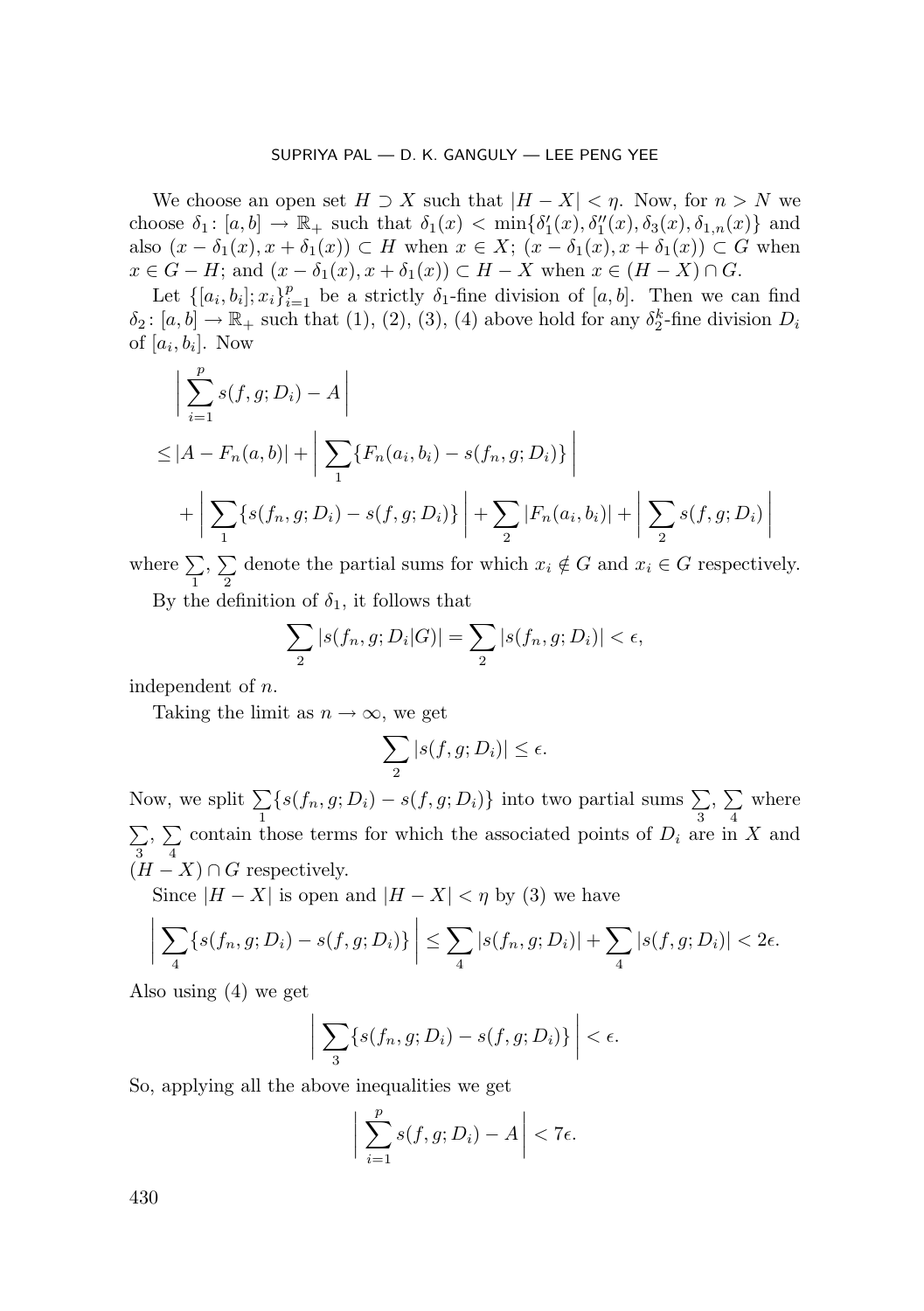Hence, the proof is complete.

**Remark 5.6.** We note that in order to prove the integrability of  $(f, g)$  in Theorem 4.6 we need to impose conditions on  $F$  and also on the Riemann sum of  $(f, q)$ . It seems unavoidable that we need to impose both conditions in order to carry through the proof of the controlled convergence. Further complications occur due to the use of two  $\delta$  functions. When we take a Riemann sum  $s(f_n, g; D_i)$ with  $D_i$  being a  $\delta_2^k$ -fine division of  $[a_i, b_i]$  and  $\{[a_i, b_i]; x_i\}$  being strictly  $\delta_1$ -fine, there is no way to ensure that the associated points of  $D_i$  will always belong to a given set. The condition in Definition 5.4 is to ensure that those broken pieces of the Riemann sum with associated points not belonging to the given set will still be small. The broken pieces are broken with respect to  $\delta_1$  though not with  $\delta_2$ . This condition is crucial in the proof of the controlled convergence theorem.

## Theorem 5.7. Let

- (i)  $g \in SV^k[a, b]$  and  $J(g; x) = 0$  for all  $x \in [a, b]$ ,
- (ii)  $(f_n, q) \in GS_k[a, b]$  for all n with primitive  $F_n$ ,
- (iii)  $f_n \to f$  as  $n \to \infty$  everywhere in [a, b],
- (iv)  $\{F_n\}$  is  $UAC^kG[a, b],$
- (v)  $\{f_n\}$  is  $ULBRS_g^kG[a, b],$
- (vi)  ${F_n(a, b)}$  converges.

Then  $(f,g) \in GS_k[a,b]$  and  $\lim_{n \to \infty} \int_a^b$  $\int_a^b f_n \, \mathrm{d}g = \int_a^b$ a  $f \, dg$ .

P r o o f. Let  $\lim_{n\to\infty} F_n(a,b) = A$  and  $N_0$  be an integer such that for  $n \ge N_0$ 

$$
|F_n(a,b) - A| < \epsilon. \tag{1}
$$

Using the conditions (iv) and (v) and without any loss of generality we can find a sequence of pairwise disjoint sets  $Y_q$ , closed in  $[a, b]$ , with  $\bigcup_{q=1}^{\infty} Y_q = [a, b]$  such that  $\{F_n\}$  is  $UAC^k(Y_q)$  and  $\{f_n\}$  is  $ULBRS_g^k(Y_q)$  for each  $q = 1, 2, \ldots$ . Now, since  $g \in SV^k[a, b]$  there exist  $M > 0$  and  $\delta'_1$ ,  $\delta'_2$  such that for all  $(\delta'_1, \delta'^k_2)$ -fine partial divisions  $\{y_j, [c_j, d_j], P_j\}_{j=1}^r$  of  $[a, b]$  we have

$$
\sum_{j=1}^{r} |s(1, g; P_j)| < M. \tag{2}
$$

Since  $\{f_n\}$  is  $ULBRS_g^k(Y_q)$ , for each  $q = 1, 2, \ldots$ , there exist  $\delta_{3q} \colon [a, b] \to \mathbb{R}_+$ and  $\eta_{1,q} > 0$  such that for every open set  $G'_q$  with  $|G'_q| < \eta_{1,q}$  and for every strictly  $\delta_{3q}$ -fine partial division  $\{[\alpha_{sq}, \beta_{sq}]; \gamma_{sq}\}_{s=1}^t$  of  $[a, b]$  with  $\gamma_{sq} \in Y_q$ , there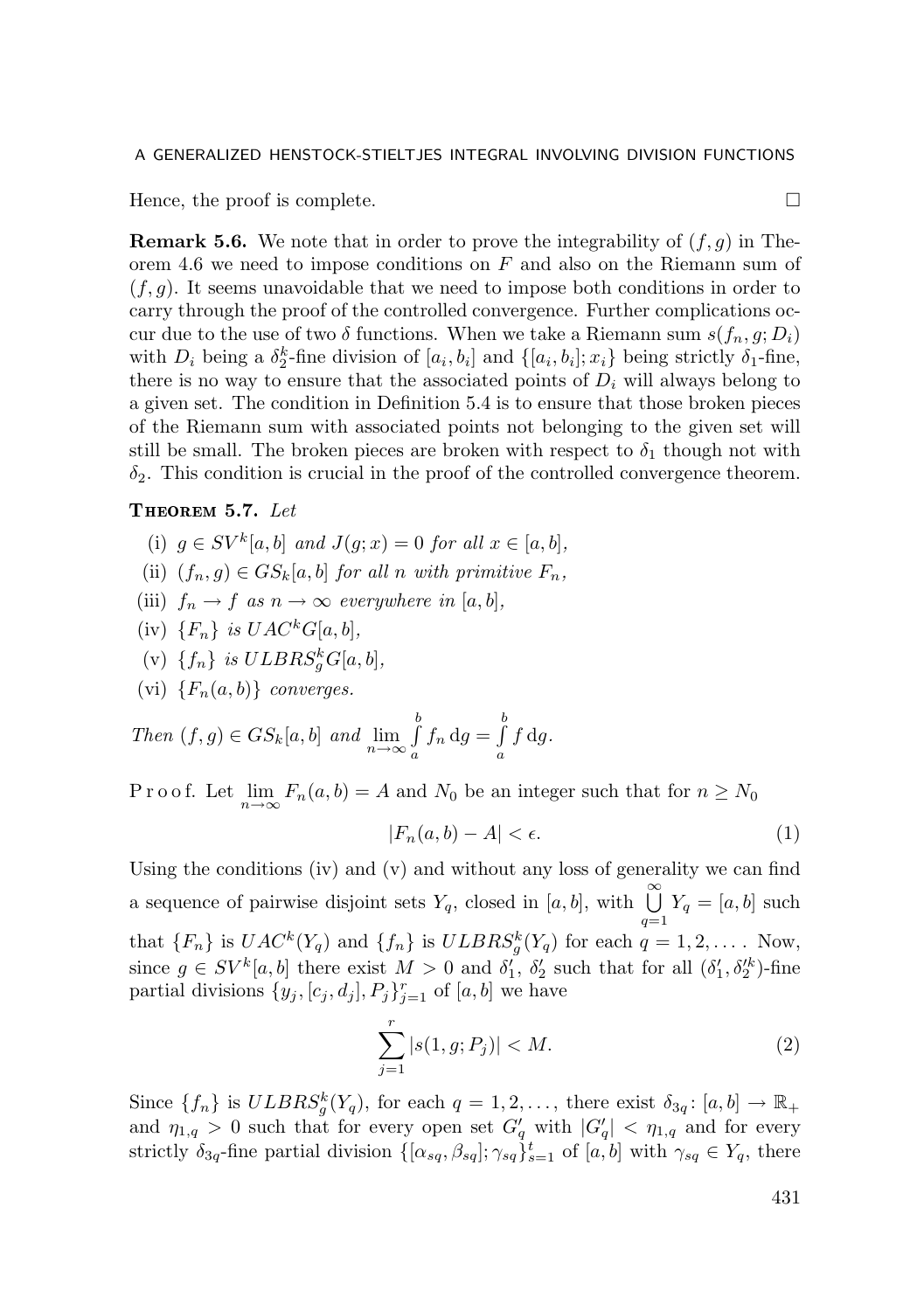exists  $\delta_{4q}$ :  $[a, b] \to \mathbb{R}_+$  such that for all  $\delta_{4q}^k$ -fine divisions  $D_{sq}$  of  $[\alpha_{sq}, \beta_{sq}]$  we have

$$
\sum_{s=1}^{t} |s(f_n, g; D_{sq}|G'_q)| < \frac{\epsilon}{2^q} \tag{3}
$$

for all *n* where  $\delta_{3q}$ ,  $\delta_{4q}$ ,  $\eta_{1q}$  are independent of *n*.

Since  $\{F_n\}$  is  $UAC^k(Y_q)$ , for each  $q = 1, 2, \ldots$  there exist  $\delta'_{3q} \colon [a, b] \to \mathbb{R}_+$  and  $\eta_{2q} > 0$  such that for every strictly  $\delta'_{3q}$ -fine partial division  $\{[u_{rq}, v_{rq}]; t_{rq}\}_{r=1}^w$  of [a, b],  $t_{rq} \in Y_q$ , with  $\sum_{r=1}^{w} (v_{rq} - u_{rq}) < \eta_{2q}$  we have

$$
\sum_{r=1}^{w} |F_n(u_{rq}, v_{rq})| < \frac{\epsilon}{2^q} \tag{4}
$$

for all *n* where  $\delta'_{3q}$ ,  $\eta_{2q}$  are independent of *n*.

Again as  $(f_n, g) \in GS_k[a, b], n = 1, 2, \ldots$ , by the Saks-Henstock lemma there exist  $\delta_{1,n}, \delta_{2,n}$ :  $[a, b] \to \mathbb{R}_+$  such that for every  $(\delta_{1,n}, \delta_{2,n}^k)$ -fine partial division  ${x_i^n, [a_i^n, b_i^n], D_i^n}_{i=1}^{p_n}$  of  $[a, b]$  we have

$$
\sum_{i=1}^{p_n} |\{s(f_n, g; D_i^n) - F_n(a_i^n, b_i^n)\}| < \frac{\epsilon}{2^n}.
$$
 (5)

Also by condition (iii) and applying Egoroff's theorem, for each  $q = 1, 2, \ldots$ there exist  $G_q$  open in  $Y_q$  with  $|G_q| < \eta_q = \min\{\eta_{1q}, \eta_{2q}\}\$  and a positive integer  $N_q > N_0$  such that for all  $n \geq N_q$  we have

$$
\sup_{x \in Y_q - G_q} |f_n(x) - f(x)| < \frac{\epsilon}{M 2^q}.\tag{6}
$$

Let us write  $Y_q - G_q = X_q$ ,  $q = 1, 2, \ldots$ . We choose an open set  $H_q \supset X_q$  such that  $|H_q - X_q| < \eta_q$ . For  $x \in Y_q$ ,  $q = 1, 2, \ldots$ , we define

$$
\delta_1(x)<\min\{\delta_1'(x),\delta_{3q}(x),\delta_{3q}'(x),\delta_{1,n}(x)\}
$$

and also we take  $\delta_1(x)$  so that  $(x - \delta_1(x), x + \delta_1(x)) \subset H_q$  when  $x \in X_q$ ,  $(x-\delta_1(x), x+\delta_1(x)) \subset G_q$  when  $x \in G_q-H_q$ , and  $(x-\delta_1(x), x+\delta_1(x)) \subset H_q-X_q$ when  $x \in (H_q - X_q) \cap Y_q$ .

Let  $\{[a_i, b_i]; x_i\}_{i=1}^p$  be a strictly  $\delta_1$ -fine division of  $[a, b]$ . Then we can find  $\delta_2: [a, b] \to \mathbb{R}_+$  such that (2), (3), (5) above hold for any  $\delta_2^k$ -fine division  $D_i$  of  $[a_i, b_i].$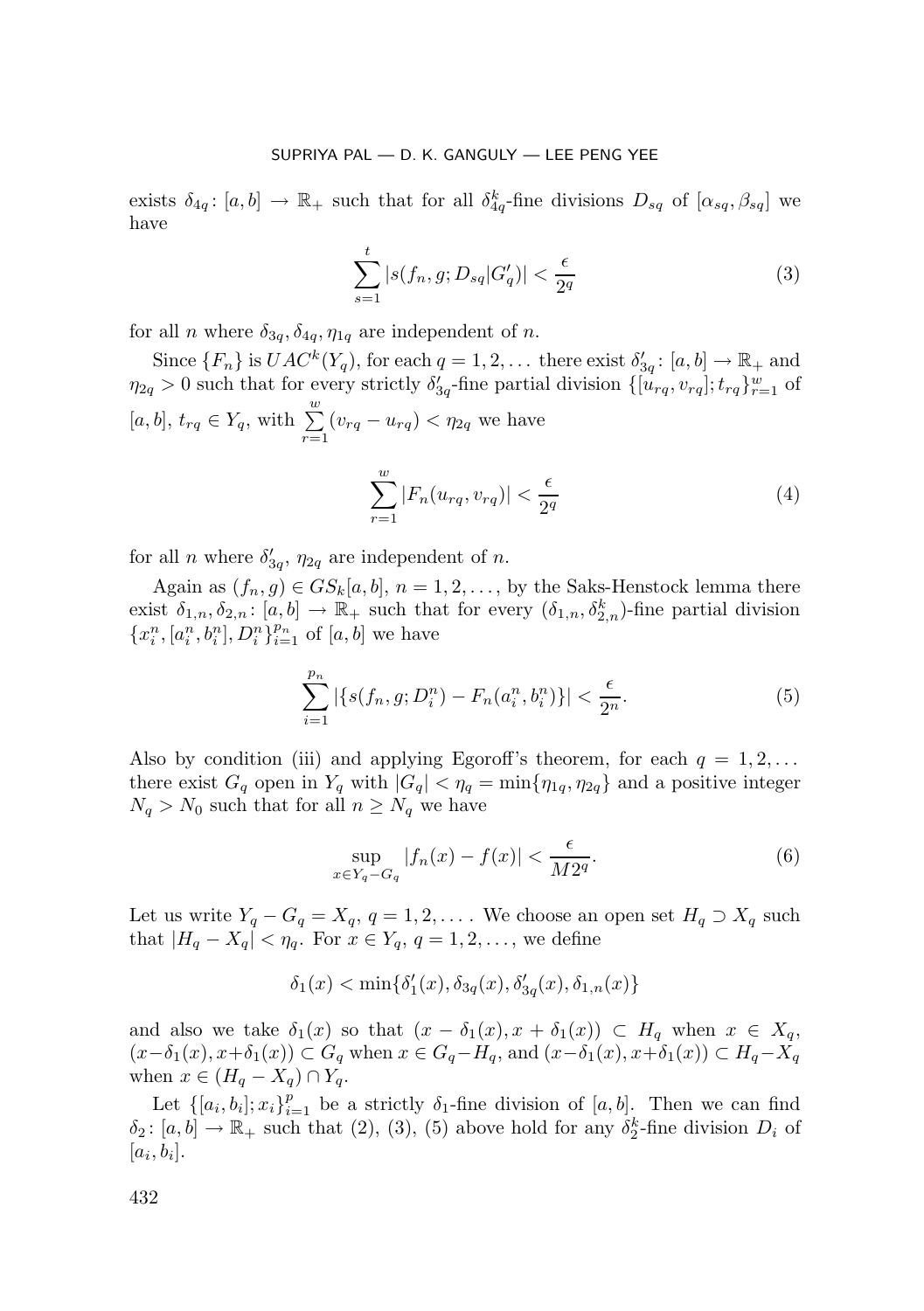Now,

$$
\left| \sum_{i=1}^{p} s(f, g; D_i) - A \right|
$$
  
\n
$$
\leq |F_N(a, b) - A| + \left| \sum_{q=1}^{\infty} \sum_{1q} \{ s(f_{N_q}, g; D_i) - F_{N_q}(a_i, b_i) \} + \left| \sum_{q=1}^{\infty} \left[ \sum_{1q} \{ s(f_{N_q}, g; D_i) - s(f, g; D_i) \} \right] \right|
$$
  
\n
$$
+ \left| \sum_{q=1}^{\infty} \left[ \sum_{1q} \{ F_{N_q}(a_i, b_i) - F_N(a_i, b_i) \} \right] \right|
$$
  
\n
$$
+ \sum_{q=1}^{\infty} \sum_{2q} |F_N(a_i, b_i)| + \sum_{q=1}^{\infty} \sum_{2q} |s(f, g; D_i)|,
$$

 $\begin{array}{c} \hline \end{array}$  $\overline{\phantom{a}}$  $\overline{\phantom{a}}$  $\overline{\phantom{a}}$ 

where  $\sum$  $_{1q}$  $,\sum$  $\sum_{2q}$  denote the partial sums for which  $x_i \in X_q$  and  $x_i \in G_q$  respectively. Since there can be at most p distinct  $N_q$ 's, let  $N = \max\{N_q\}$ . Now,  $|A - F_N(a, b)| < \epsilon$ , by (1).

$$
\left| \sum_{q=1}^{\infty} \sum_{1q} \{ s(f_{N_q}, g; D_i) - F_{N_q}(a_i, b_i) \} \right| \leq \sum_{n=1}^{\infty} \left| \sum_{N_q=n} \{ s(f_{N_q}, g; D_i) - F_{N_q}(a_i, b_i) \} \right|
$$
  

$$
\leq \sum_{n=1}^{\infty} \frac{\epsilon}{2^n} = \epsilon,
$$

by (5). Now,

$$
\left| \sum_{q=1}^{\infty} \left[ \sum_{1q} \{ s(f_{N_q}, g; D_i) - s(f, g; D_i) \} \right] \right|
$$
  

$$
\leq \sum_{q=1}^{\infty} \left| \sum_{1q} \{ s(f_{N_q}, g; D_i) - s(f, g; D_i) \} \right| + \sum_{q=1}^{\infty} \left| \sum_{1q} \{ s(f_{N_q}, g; D_i) - s(f, g; D_i) \} \right|
$$

where  $\sum'_{1q}$ ,  $\sum''$  $_{1q}$  denote the partial sums of  $\sum_{1q}$  $1q$ for which the associated points of  $\overrightarrow{D_i}$  are in  $\overrightarrow{X_q}$  and  $H_q - X_q$  respectively.

Now by  $(6), |\sum'$  $\sum_{i,q} \{s(f_{N_q}, g; D_i) - s(f, g; D_i) | \leq \frac{\epsilon}{2^q}$ . Also by the way we defined

 $\delta_1$ , if an associated point of  $D_i$  is in  $(H_q - X_q) \cap Y_q$  then the corresponding subinterval is contained in  $(H_q - X_q) \cap Y_q$ ,  $q = 1, 2, \ldots$ . So, by (3),

$$
\sum_{1q}'' |s(f_n, g; D_i)| < \frac{\epsilon}{2^q}, \qquad \text{for all} \quad n.
$$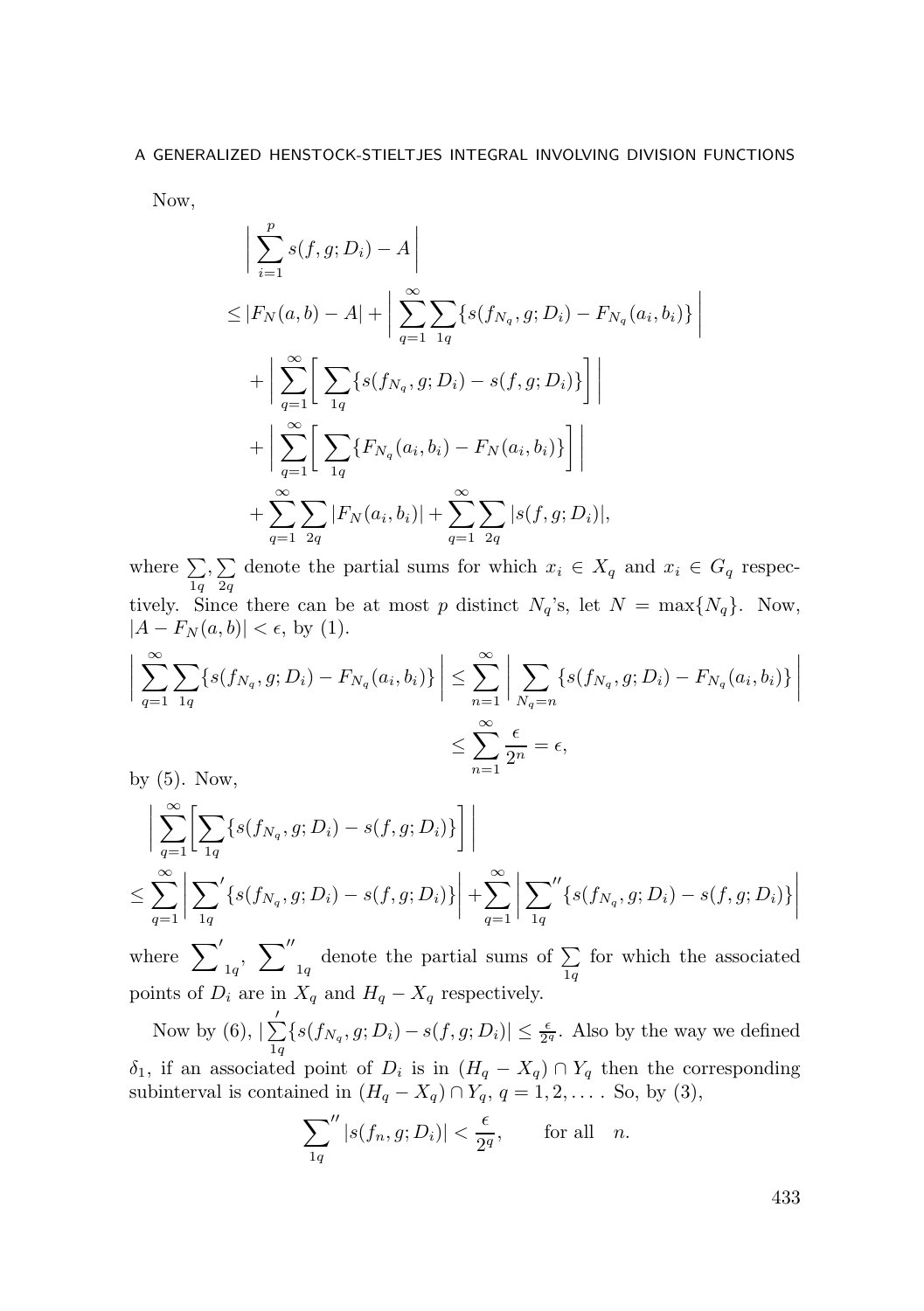Taking the limit as  $n \to \infty$  we get

$$
\sum_{1q}'' |s(f,g;D_i)| \leq \frac{\epsilon}{2^q}.
$$

So,

$$
\sum_{1q}'' |\{s(f_{N_q}, g; D_i) - s(f, g; D_i)\}| < \frac{2\epsilon}{2^q}
$$

and

$$
\left| \sum_{q=1}^{\infty} \{s(f_{N_q}, g; D_i) - s(f, g; D_i)\} \right| < \sum_{q=1}^{\infty} \frac{3\epsilon}{2^q} = 3\epsilon.
$$

Again,

$$
\left| \sum_{q=1}^{\infty} \sum_{1q} \{ F_{N_q}(a_i, b_i) - F_N(a_i, b_i) \} \right|
$$
  
\n
$$
\leq \left| \sum_{q=1}^{\infty} \sum_{1q} \{ F_{N_q}(a_i, b_i) - s(f_{N_q}, g; D_i) \} \right|
$$
  
\n
$$
+ \left| \sum_{q=1}^{\infty} \sum_{1q} \{ F_N(a_i, b_i) - s(f_N, g; D_i) \} \right| + \sum_{q=1}^{\infty} \sum_{1q} \left| s(f_{N_q}, g; D_i) \right|
$$
  
\n
$$
+ \sum_{q=1}^{\infty} \sum_{1q} \left| s(f_N, g; D_i) \right| + \sum_{q=1}^{\infty} \sum_{1q} \left| s(f_{N_q}, g; D_i) - s(f_N, g; D_i) \right|
$$
  
\n
$$
\leq \left| \sum_{n \geq N_0} \sum_{N_q = n} \{ F_{N_q}(a_i, b_i) - s(f_{N_q}, g; D_i) \} \right|
$$
  
\n
$$
+ \left| \sum_{n=1}^{\infty} \sum_{N=n} \{ F_N(a_i, b_i) - s(f_N, g; D_i) \} \right| + 3 \sum_{q=1}^{\infty} \frac{\epsilon}{2^q}
$$
  
\n
$$
\leq 2 \sum_{n=1}^{\infty} \frac{\epsilon}{2^n} + 3 \sum_{q=1}^{\infty} \frac{\epsilon}{2^q} = 5\epsilon.
$$

Also by  $(3)$ ,  $(4)$  we have

$$
\sum_{q=1}^{\infty} \sum_{1q}^{\prime\prime} |s(f_{N_q}, g; D_i)| < \epsilon
$$

and

$$
\sum_{q=1}^{\infty} \sum_{1q}^{\prime\prime} |s(f_N, g; D_i)| < \epsilon.
$$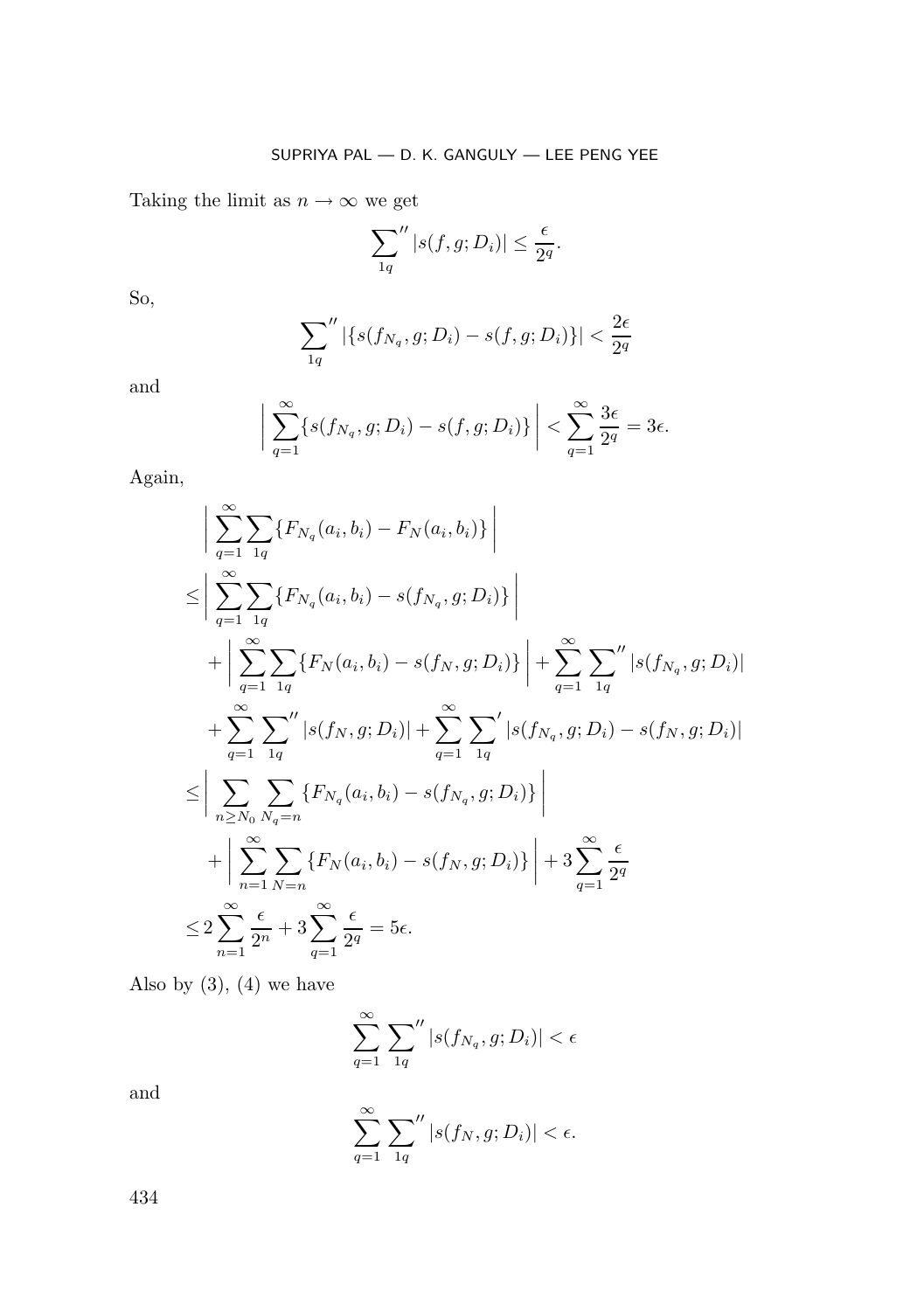Hence combining all the above inequalities we have

$$
\left| \sum_{i=1}^{p} s(f, g; D_i) - A \right| < 11\epsilon.
$$

# 6. Examples

**DEFINITION 6.1.** A function f defined on  $[a, b]$  is said to be a *regulated function* if f has one-sided limits at every point of  $[a, b]$ , see [2, p. 139].

Also it is known that a function f is a regulated function on  $[a, b]$ , if and only if there is a sequence of step functions  $\{f_n\}$ , uniformly convergent to f on [a, b].

In this section we give an example of g so that if f is regulated then  $(f,g) \in$  $GS<sub>k</sub>[a, b]$ . We also derive an integration by parts formula for suitable choices of g. For simplicity, we write the example for  $k = 2$ .

Example 6.2. Let us define  $g: [a, b]^3 \to \mathbb{R}$  by  $g(u, v, w) = \frac{G(w) - G(v)}{w - v} - \frac{G(v) - G(u)}{v - u}$ Figure 6.2. Example 6.2. Example  $y \cdot [u, v]$   $\rightarrow \infty$  by  $y(u, v, w) = v - v$ <br>for  $u < v < w$  and = 0 otherwise, where G is the Henstock primitive of a function g<sup>\*</sup> which is continuous and of bounded variation on [a, b]. Then  $(f, g) \in GS_2[a, b]$ for any regulated function f on  $[a, b]$ .

P r o o f. Since G is derivable on [a, b] we have  $J(q; c) = 0$  for all  $c \in [a, b]$ . Let  $\epsilon > 0$ . For any function  $\delta_1 : [a, b] \to \mathbb{R}_+$  we take a strictly  $\delta_1$ -fine division  $\{[a_i, b_i]; x_i\}_{i=1}^p$  of  $[a, b]$ . Then using continuity of  $g^*$  we choose  $\delta_2$ :  $[a, b] \to \mathbb{R}_+$ such that for any  $\delta_2^2$ -fine division  $D_i = \{[x_j^i, x_{j+2}^i]; \xi_j^i\}_{j=0}^{n_i-2}$  of  $[a_i, b_i]$  we have

$$
|g^*(a_i) - g^*(x)| < \frac{\epsilon}{p}
$$

whenever  $x \in [x_0^i, x_1^i)$  and

$$
|g^*(b_i) - g^*(y)| < \frac{\epsilon}{p}
$$

whenever  $y \in (x_{n_i-1}^i, x_{n_i}^i]$ . Then

$$
\left| \sum_{i=1}^{p} s(1, g; D_i) - (g^*(b) - g^*(a)) \right|
$$
  
= 
$$
\left| \sum_{i=1}^{p} \left\{ s(1, g; D_i) - (g^*(b_i) - g^*(a_i)) \right\} \right|
$$
  

$$
\leq \sum_{i=1}^{p} \left| \left\{ g^*(\beta_i) - g^*(b_i) \right\} + \left\{ g^*(\alpha_i) - g^*(a_i) \right\} \right|
$$

435

 $\Box$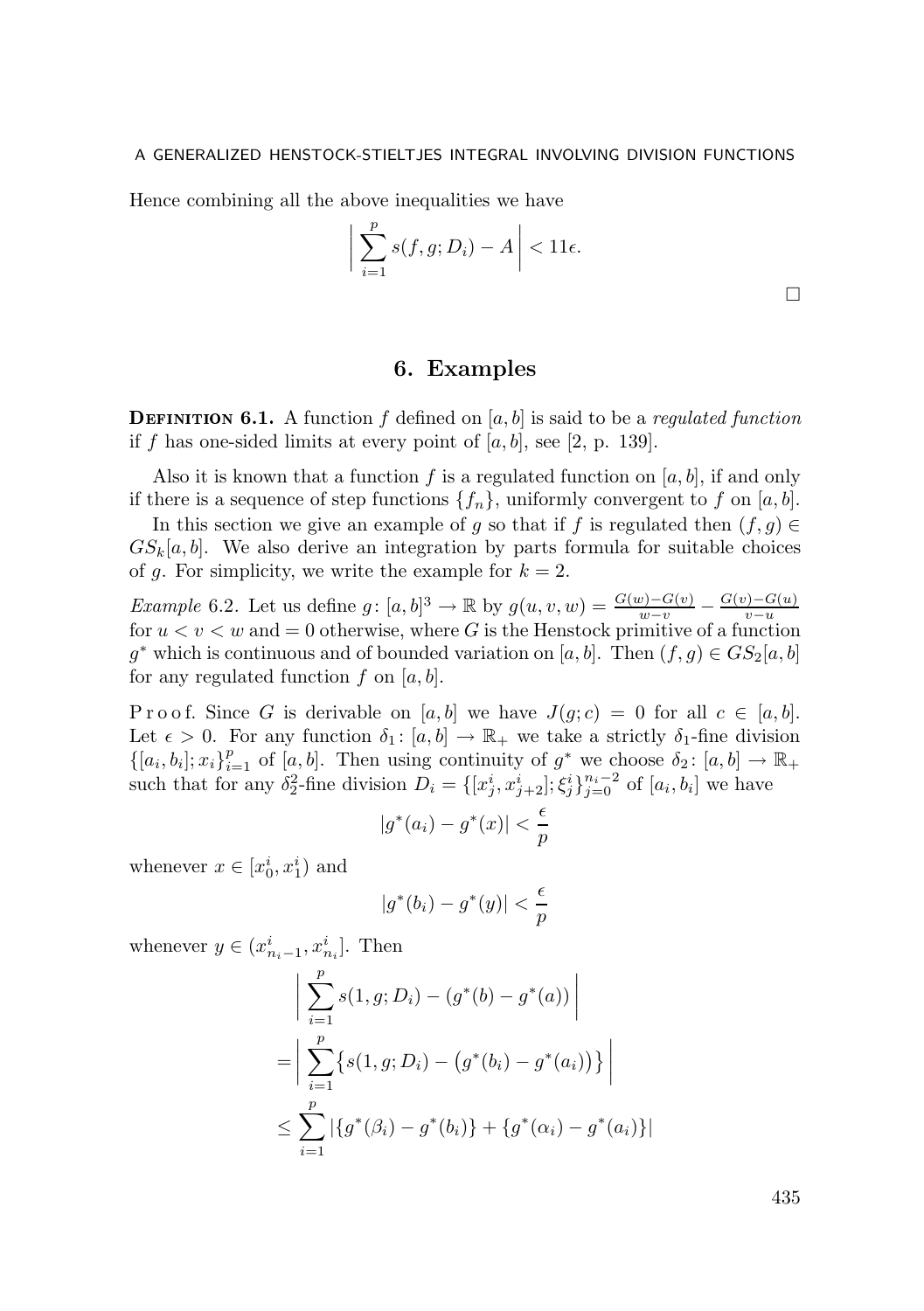for some  $\alpha_i \in (x_0^i, x_1^i), \beta_i \in (x_{n_i-1}^i, x_{n_i}^i)$ , applying Lagrange's Mean Value Theorem on G in  $[x_0^i, x_1^i]$  and in  $[x_{n_i-1}^i, x_{n_i}^i]$ 

$$
\leq \sum_{i=1}^p (|g^*(b_i) - g^*(\beta_i)| + |g^*(a_i) - g^*(\alpha_i)|) < 2\epsilon.
$$

Thus  $(1, q) \in GS_2[a, b]$ . Using the elementary properties of the  $GS_k$  integral (Theorem 3.1 and Theorem 3.5) we can easily verify that if  $f$  is a step function on [a, b], then  $(f,g) \in GS_2[a,b]$ . Since f is regulated, there is a sequence of step functions  $\{f_n\}$  such that  $f_n$  converges to f uniformly on [a, b]. Also since G is the primitive of a function of bounded variation, it is of bounded slope variation on  $[a, b]$ . So, by Theorem 5.1 we can say that if f is regulated then  $(f,g) \in GS_2[a,b].$ 

We now give an integration by parts formula for  $k = 2$  and for particular functions.  $\Box$ 

**THEOREM 6.3** (Integration by parts). Let  $f, g : [a, b] \rightarrow \mathbb{R}$  be continuous and of bounded variation on  $[a, b]$  and F, G be the Henstock primitive of f, g respectively. We define  $f_1, g_1 : [a, b]^3 \to \mathbb{R}$  by

$$
f_1(u, v, w) = \frac{F(w) - F(v)}{w - v} - \frac{F(v) - F(u)}{v - u}
$$

when  $u < v < w$  and 0 otherwise,

$$
g_1(u, v, w) = \frac{G(w) - G(v)}{w - v} - \frac{G(v) - G(u)}{v - u}
$$

when  $u < v < w$  and 0 otherwise.

Then

$$
\int_{a}^{b} f \, dg_1 + \int_{a}^{b} g \, df_1 = 2\{f(b)g(b) - f(a)g(a)\}.
$$

Proof. Here  $F$ ,  $G$ , being primitive of continuous functions, are of bounded slope variation on [a, b]. So  $f_1$ ,  $g_1$  are  $SV^2[a, b]$  by Example 4.2 and thus  $(f,g_1),(g,f_1)\in GS_2[a,b].$  Also there exists  $M_1>0$  such that

$$
\sum_{i=0}^{n-2} \left| \frac{G(x_{i+2}) - G(x_{i+1})}{x_{i+2} - x_{i+1}} - \frac{G(x_{i+1}) - G(x_i)}{x_{i+1} - x_i} \right| < M_1,
$$

and

$$
\sum_{i=0}^{n-2} \left| \frac{F(x_{i+2}) - F(x_{i+1})}{x_{i+2} - x_{i+1}} - \frac{F(x_{i+1}) - F(x_i)}{x_{i+1} - x_i} \right| < M_1,
$$

for any division  $a = x_0 < x_1 < x_2 < \cdots < x_n = b$  of  $[a, b]$ .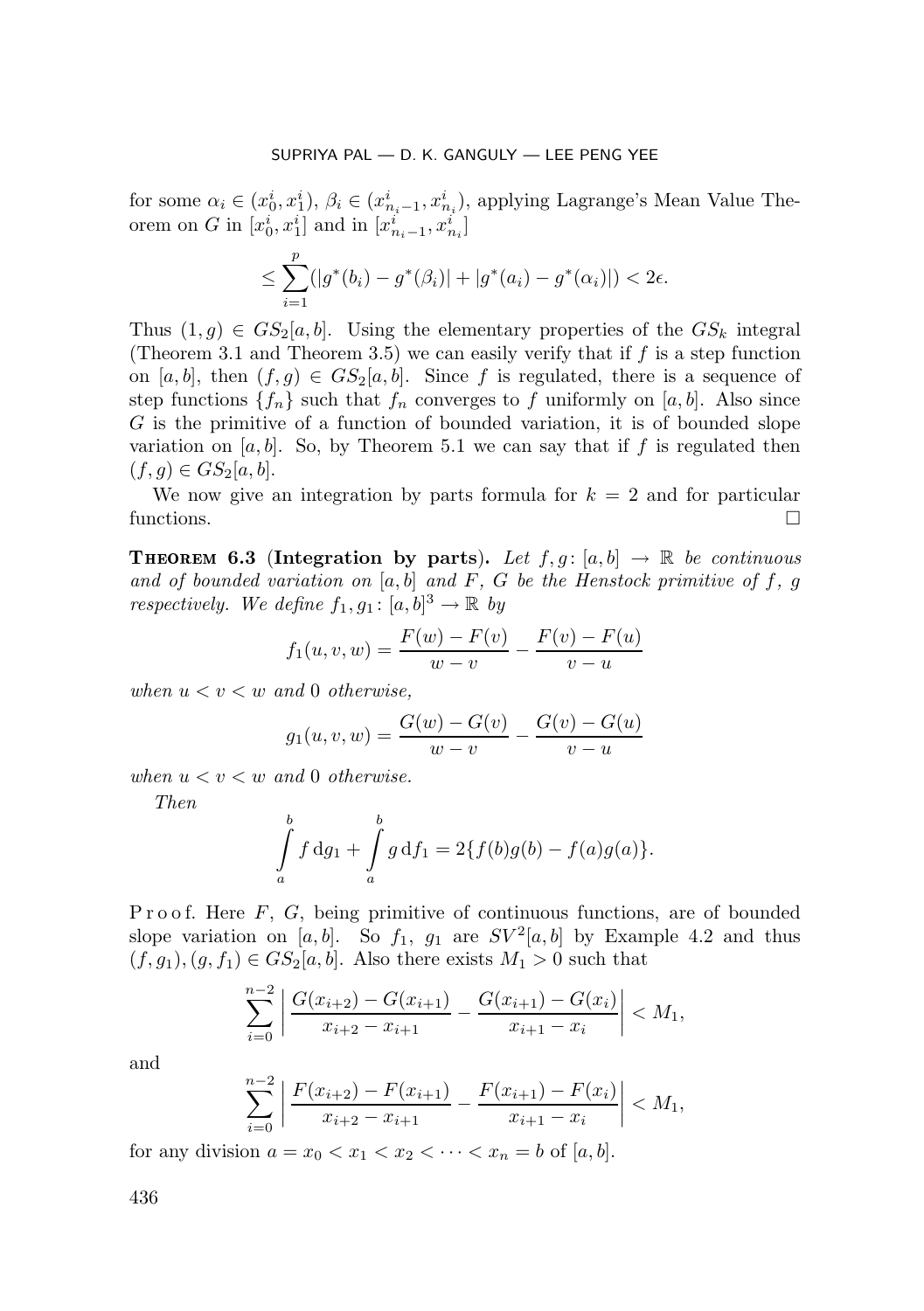As F, G are derivable on [a, b] we have  $J(f_1; x)=0=J(g_1; x)$  for all  $x \in (a, b)$ . Since  $(f, g_1), (g, f_1) \in GS_2[a, b]$  there exist  $\delta_1, \delta_2 : [a, b] \to \mathbb{R}_+$  such that for any  $(\delta_1, \delta_2^2)$ -fine division  $\{x_i, [a_i, b_i], D_i\}_{i=1}^p$  of  $[a, b]$  where  $D_i = \{[x_j^i, x_{j+2}^i]; \xi_j^i\}_{j=0}^{n_i-2}$ we have

$$
\bigg|\sum_{i=1}^p s(f,g_1;D_i) - \int_a^b f \,\mathrm{d}g_1\bigg| < \epsilon
$$

and

$$
\bigg|\sum_{i=1}^p s(g, f_1; D_i) - \int_a^b g \, df_1\bigg| < \epsilon.
$$

Let  $\{[a_i, b_i]; x_i\}_{i=1}^p$  be a strictly  $\delta_1$ -fine division of  $[a, b]$  and

$$
M = \left\{ 2\sum_{i=1}^{p} |f(b_i)| + 2|f(a_1)| + 2\sum_{i=1}^{p} |g(b_i)| + 2|g(a_1)| + M_1 \right\}.
$$

Since f, g are continuous on [a, b], for  $\epsilon > 0$  there exists  $\eta > 0$  such that  $|f(x_1) - f(x_2)| < \frac{\epsilon}{2M}$  and  $|g(x_1) - g(x_2)| < \frac{\epsilon}{2M}$  whenever  $|x_1 - x_2| < \eta$ .

We modify  $\delta_2$  in such a way that  $\delta_2(x) < \frac{\eta}{2}$  $\frac{\eta}{2}$  for all x and let  $D_i =$  $\{[x_j^i, x_{j+2}^i]; \xi_j^i\}_{j=0}^{n_i-2}$  be a  $\delta_2^2$ -fine division of  $[a_i, b_i]$ . Now by some routine calculations we can show that

$$
\left| \sum_{i=1}^{p} s(f, g_1; D_i) + \sum_{i=1}^{p} s(g, f_1; D_i) - 2(f(b)g(b) - f(a)g(a)) \right| < \epsilon.
$$

Hence,

$$
\int_{a}^{b} f \, dg_1 + \int_{a}^{b} g \, df_1 = 2\{f(b)g(b) - f(a)g(a)\}.
$$

Acknowledgement. The authors are grateful to the referee for valuable suggestions.

#### REFERENCES

- [1] CABRAL, E.—LEE, P. Y.: A fundamental theorem of calculus for the Kurzweil-Henstock integral in  $\mathbb{R}^m$ , Real Anal. Exchange 26 (2000/2001), 867-876.
- [2] DIEUDONNE, J.: Foundations of Modern Analysis, Academic Press, New York, 1960.
- [3] LEE, P. Y.: Lanzhou Lectures on Henstock Integration, World Scientific Publishing Co., Singapore, 1989.
- [4] LEE, P. Y.—VYBORNY, R.: The Integral: An Easy Apporach after Kurzweil and Henstock, Cambridge University Press, Cambridge, 2000.

 $\Box$